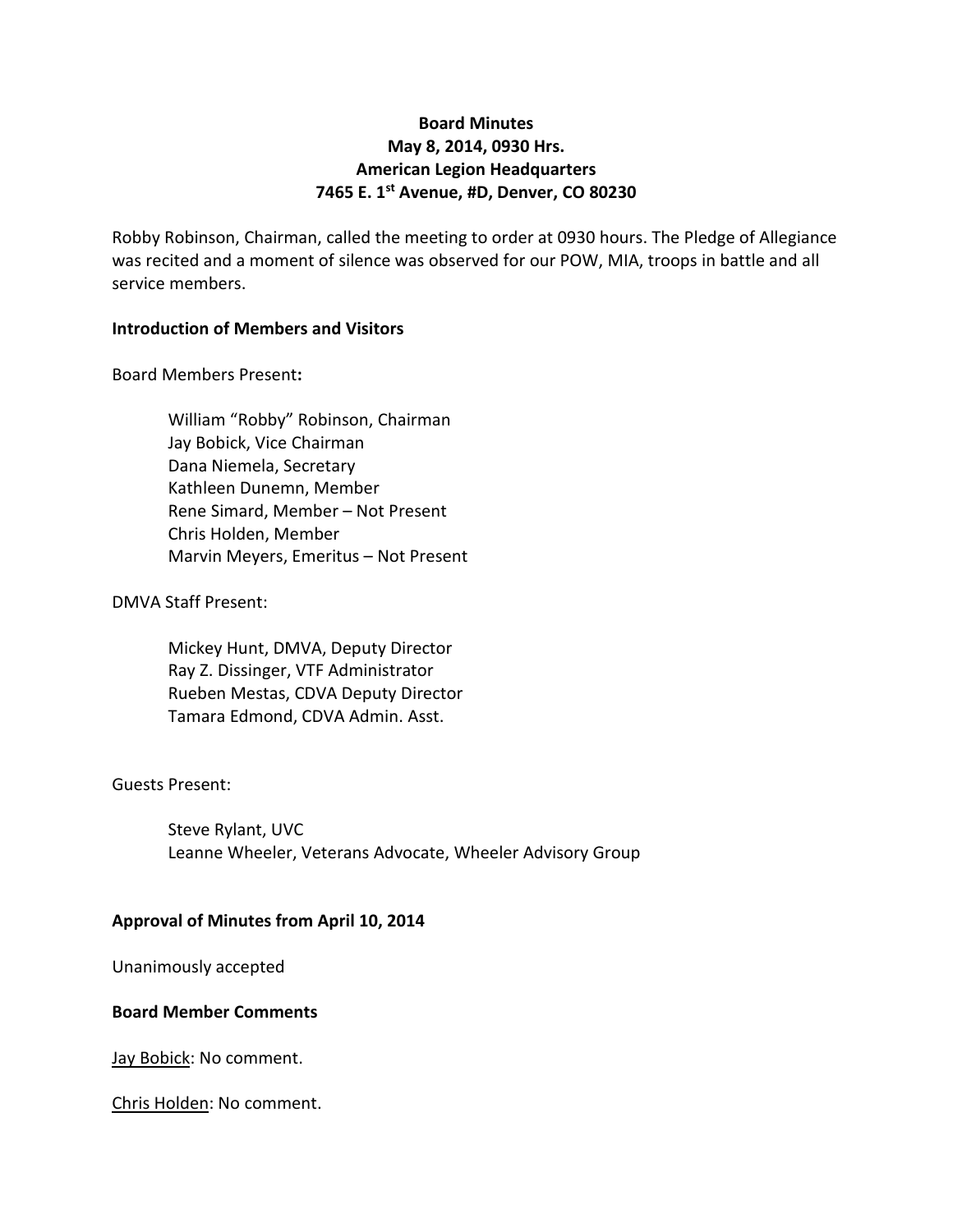## Kathleen Dunemn: No comment.

Dana Niemela: Kathleen Dunumn and I attended the CVSO conference the last week of April. I was impressed with the passion and the heart displayed by the County Veteran Service Officers many of whom get little or no compensation. It was really great for me. I have assumed the position of VSO Liaison for the Board and have been unable to travel as I had hoped because of work commitment with my day job. To be able to be there and meet many of the CVSO's face to face, to be a part of the dialogue for the week was important for me. I was impressed by the engagement of the audience and the questions asked by the facilitators and the trainers. It made me proud of the work they are doing.

Robby Robinson: I will piggyback on that. I went to the CVSO conference part of the day on Wednesday. An observation is the number of new faces that you could see at the conference – there were maybe a third of them that were new faces. I have always thought of that as a problem. You get trained VSO's and trying to keep them proficient is difficult. Back in an earlier time, we used to conduct conferences 2-3 times per year. Secondly, we would send someone out in the field to visit the outlying counties but due to money and personnel issues we were forced to move away from that. I think the point for consideration is how to decrease the turnover with the CVSO's. Anyone can see that how experienced you are, the better you are at dealing with a complicated system.

The simple solution, I always thought would be to pay them more, but the state does that; they pay the counties \$200 a month for a part/time VSO. The counties hire a VSO for \$200 a month and expect them to stay. That dollar amount has not significantly changed. I think the broader question is what we can do to decrease turnover because we think it is a problem. During the next year we need to look at this as an action item.

-Leanne Wheeler came in the room at 9:38am.

Dana Niemela: One other comment, now that Leanne Wheeler walked in. I wanted to recognize the fact that Leanne Wheeler has been a supporter and frequenter of our meetings and very engaged in the veterans' community. She has been selected to attend the Clinton Global Initiative on behalf of veteran employment opportunities. It is an honor to be recognized on that level. It is by invitation only to be with the Clintons to discuss veterans' initiatives. She was selected for that participation based on her intense work in the veteran community, engaged in veterans from employment issues to homelessness. I think it is great to have her for such a fierce advocate for the veteran community.

Steve Rylant: What an honor!

#### **Public Comments Non-agenda Items**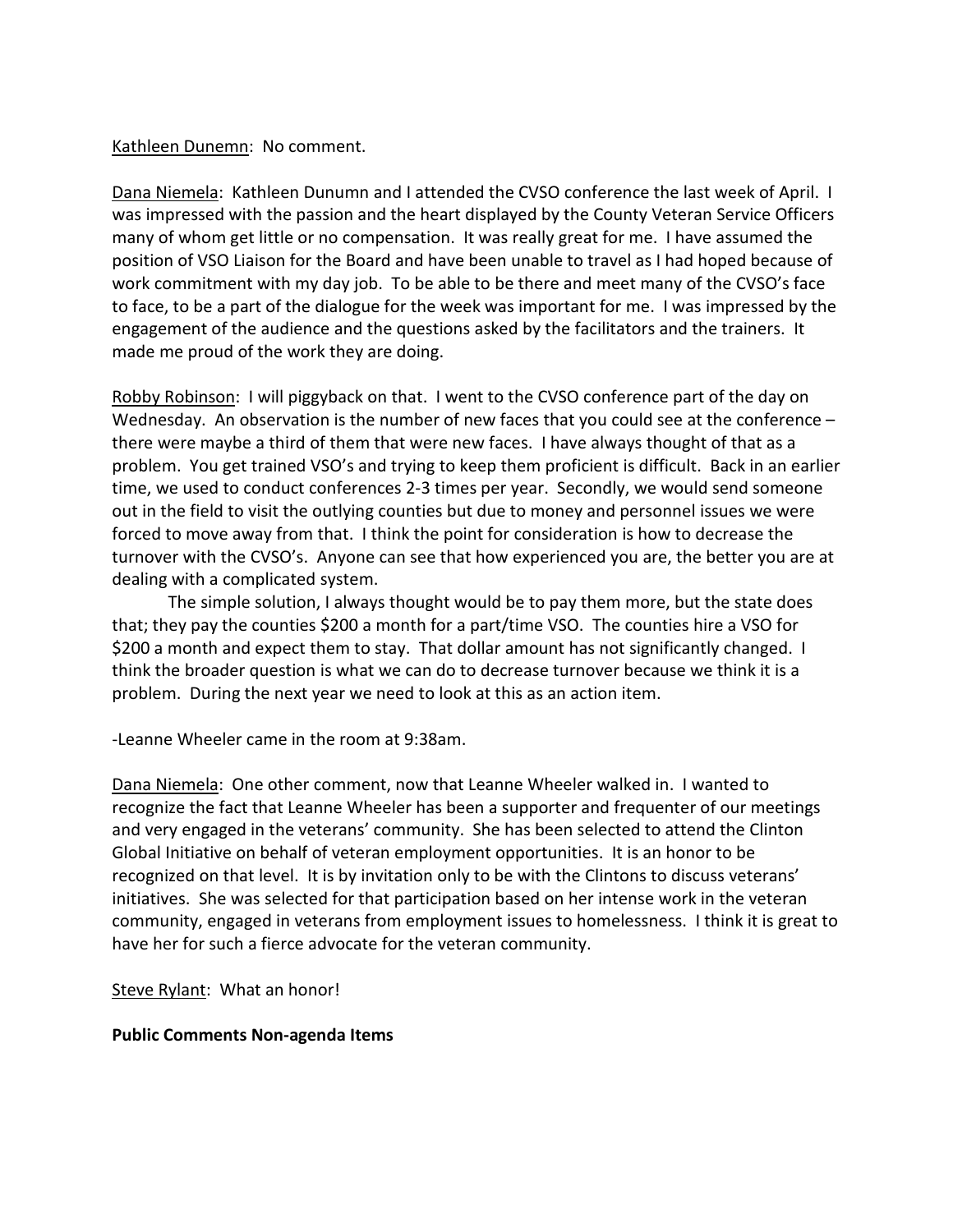Leanne Wheeler: Thank you, Dana. I am speechless after that. I have 2 grants I am working on with the veterans in Fort Lyon. So I want to connect with Ray to go over expectations. I will go back and make sure things are moving.

Ray Z. Dissinger: I appreciate that and I will do the best of my ability. I think you probably mean talk to Les Kennedy who is the administrator of the Veterans Assistance Grant.

Leanne Wheeler: Things are moving right along. There was a report that came out from the Colorado Coalition for the Homeless and they said some very positive things about Fort Lyon. There will be a graduate of the program who went through from being homeless. We have small businesses interested in mentoring and offering jobs to the people coming out of the program. I also wanted to say thank you to Dana for all of your support.

Steve Rylant: The Legislative Session is finally over and there were something like 30 different Bills that were pushed through. We go the vast majority of them passed. It can't have been more than 2 or 3 that did not pass. Leanne Wheeler and I and Jay testified to the committee. It was definitely a good year for veterans.

# **Guest Presentations**

Robby Robinson: There are no guest presentations today.

# **Reports**

Governor's Report

Robby Robinson: Richard Sandrock is out doing a speech for the Governor and could not make it.

# DMVA

Mickey Hunt: We did get \$4.6 million for the cemetery in Grand Junction so we will be building that up. The Bill for the Military Relief Fund, the Governor signed and this will allow National Guard members to apply for that in addition to the military who have had overseas service. Given the fact that we had over 1,800 soldiers called to active duty for the floods last year alone that makes it is a really important bill. The Fallen Hero License plate will be signed next week by the Governor in Colorado Springs. Also, for the state of Colorado, \$300,000 was allocated for a military economic impact study and to help with anti-BRAC data.

We also had a female soldier who committed suicide on Monday in Colorado Springs. As part of Colorado Serves, I will be doing a town meeting. I will also be doing a town meeting in Grand Junction on Tuesday and will be in Montrose for a town meeting on Wednesday.

Bill Conroy's job announcement has been posted. I have asked Robby Robinson and Vicky Manley to serve on the hiring committee with General Edwards and myself, with the four of us doing interviews.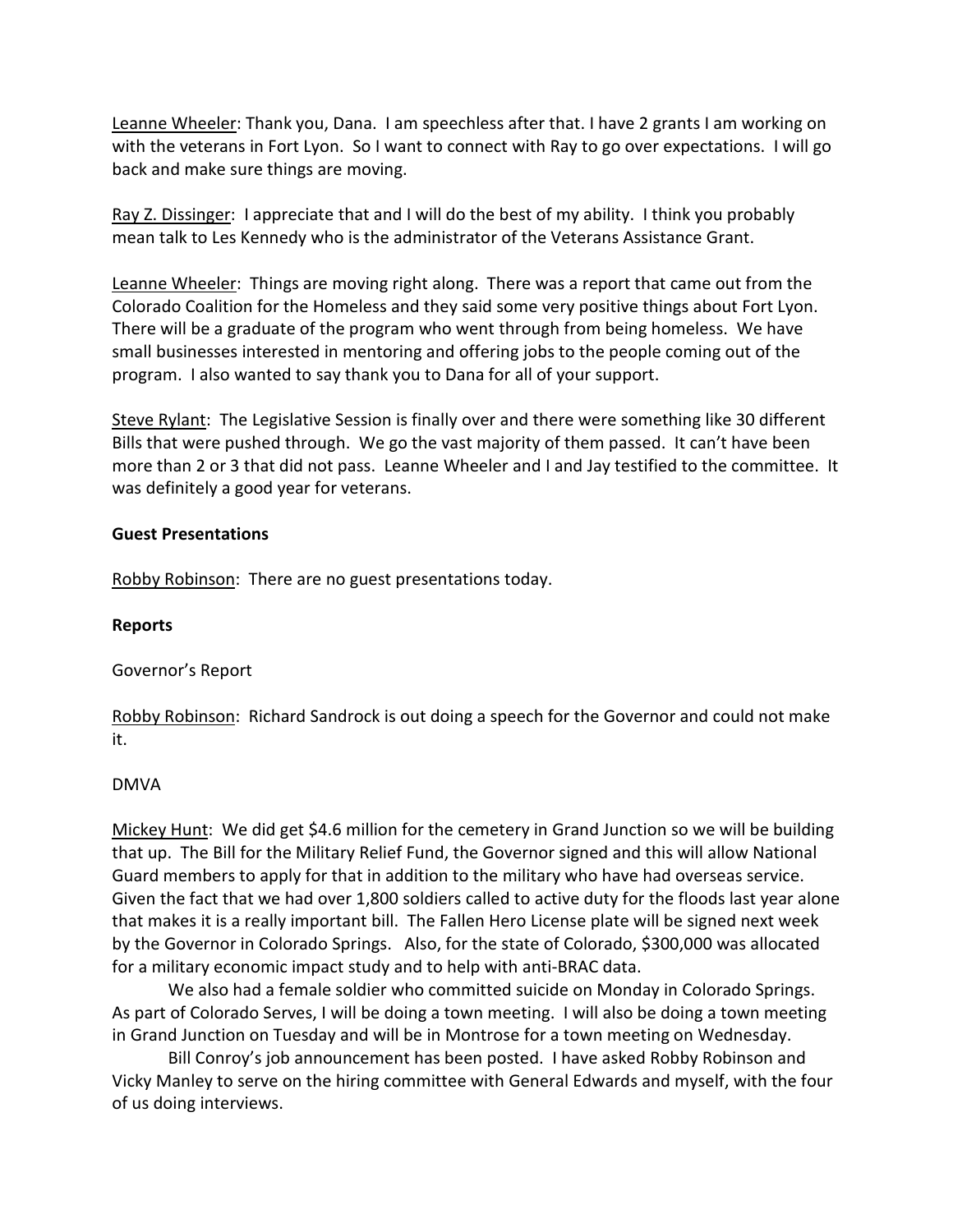Regarding the CVSO funding, I have asked Bill to take a stab at that so we can put together a decision to go before the Governor in August so we can ask for additional funding.

Veterans Trust Fund

Ray Z. Dissinger: We are in the normal process and will be going through the grants today.

Veterans Assistance Grant

Ben Mestas: Les Kennedy spent \$643,000 and that leaves a balance of \$356,000. So far the Governor's office has spent only \$46,000 of the money they were allocated. Catholic Charities still needs to spend \$30,000. Crawford House still needs to spend \$33,000 and the Samaritan House still needs to spend \$37,000.

Robby Robinson: As part of the money allocated from the Governor's Office?

Ben Mestas: The Governor's Office still needs to spend the money.

Robby Robinson: Here we are at the  $10<sup>th</sup>$  month of expenditure and they still have that much to spend?

Dana Niemela: Do you know if they have a plan to execute the rest of the money?

Ben Mestas: Les Kennedy has informed me that they all have plans to spend the money by the 15<sup>th</sup> of June except for the Governor's Office and that is his major concern.

State Veteran Nursing Homes (State Veterans Community Living Centers)

Jay Bobick: All is well in the world of veterans care.

#### **Discussion/Action**

Robby Robinson passed out the By-laws handout**.**

Robby Robinson: For purposes of discussion, the By-laws amendments turn to section 7, page 3. Annually, we do conflict of interest statements. Each of the Board members signs a statement of what organizations we belong to where there might be a conflict of interest so we disclose that to the public. There are organizations of which I am a member that are applying for grants. I need to publically declare that, and I need to recuse myself and go out of the room so I don't vote and recuse myself from the discussion.

What I have tried to do is add that language under conflict of interests. The fact that you have membership is not necessarily a conflict of interest but a position of influence or leadership position would be perceived as a conflict of interest. Board members will update these conflicts of interests' statements whenever there is a change in the status in membership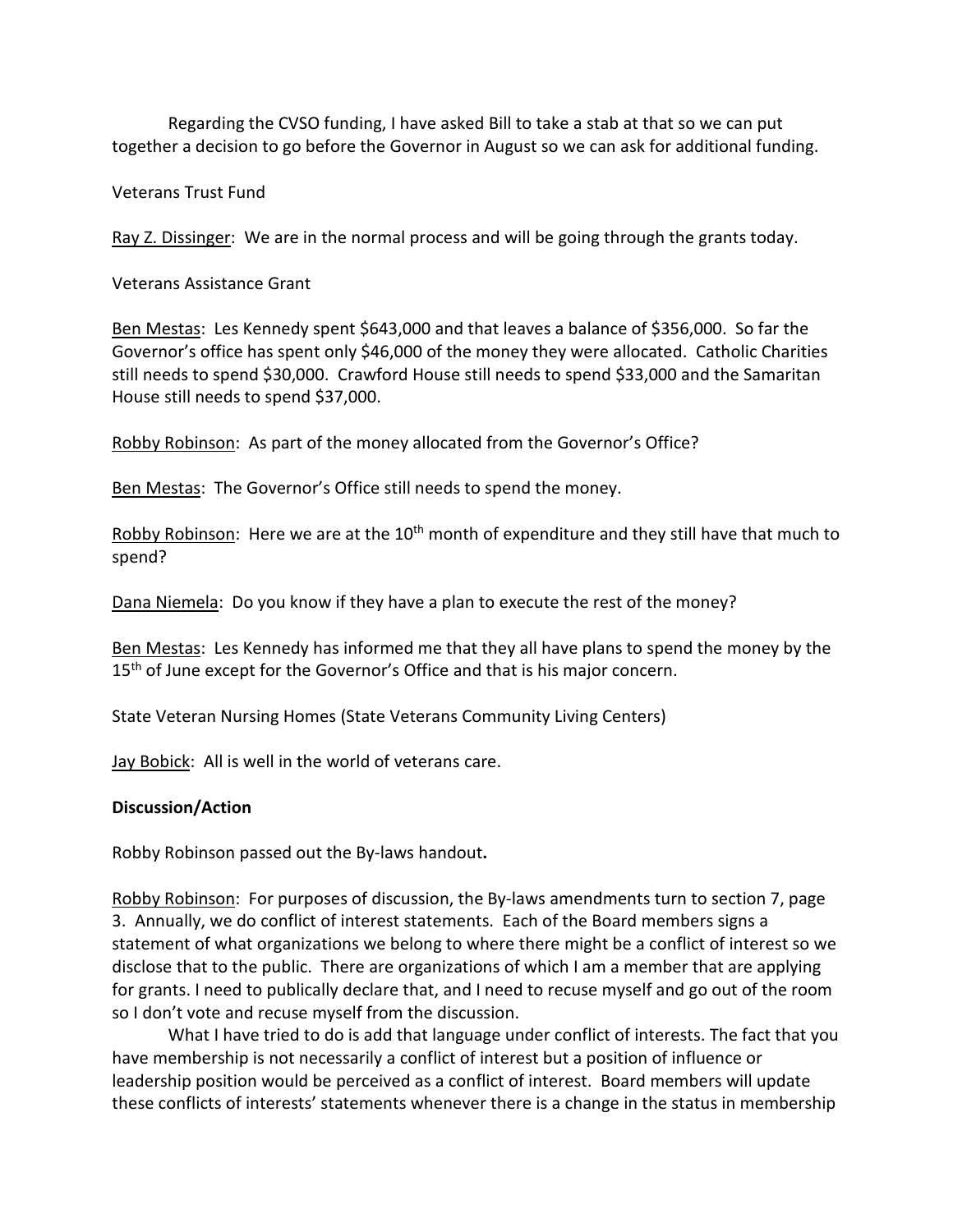in an outside organization. The Board members will do it annually for the conflict of interest discussion in July. Having said that it seemed to be appropriate to make this a public proposal and make some changes to the By-laws. This is the basis for disclosing any conflicts of interests before we go into the voting for the grants.

Let me start by reviewing mine:

I am a lifetime member of the following organizations that I think are applying for grants.

- The American Legion
- The Veterans of Foreign Wars
- The Disabled Veterans of America

Having said that, I am a lifetime member of those three organizations, I am assigned to a post but I have never been elected to a position of leadership nor have I attended a meeting of any of those organizations in the state of Colorado other than an annual state meeting where I accompanied the Adjutant General while I was in the position of Deputy Director and he spoke at the meeting.

Jay Bobick: I belong as a member to:

• The American Legion

There is one organization that could be construed as a conflict of interest. I am the Chairman of the State Veterans Community Living Center Committee. So when it comes to those nursing homes as Chairman, I should recuse myself.

Ray Z. Dissinger: I have those annotated here.

Chris Holden: I am an annual member of:

- The American Legion
- The Veterans of Foreign Wars
- The Disabled Veterans of America

I think on two of them I might be a little overdue. I don't go to any of the Board meetings and I do not have any conflict. I did have a very inexpensive beer at the American Legion a few weeks ago.

Kathleen Dunemn: I have pretty much the same memberships:

- The American Legion
- The Veterans of Foreign Wars
- The Disabled Veterans of America

Also, I am a member of the Women's Veterans of Colorado; I am no longer an officer and no longer go to meetings. I am a member of the Board of Commissions for Veterans Affairs Nursing Homes.

Robby Robinson: Do you feel you should recuse yourself? Why don't we talk about that? If she does recuse herself then we will not have a quorum for that particular issue with Jay out of the room as well.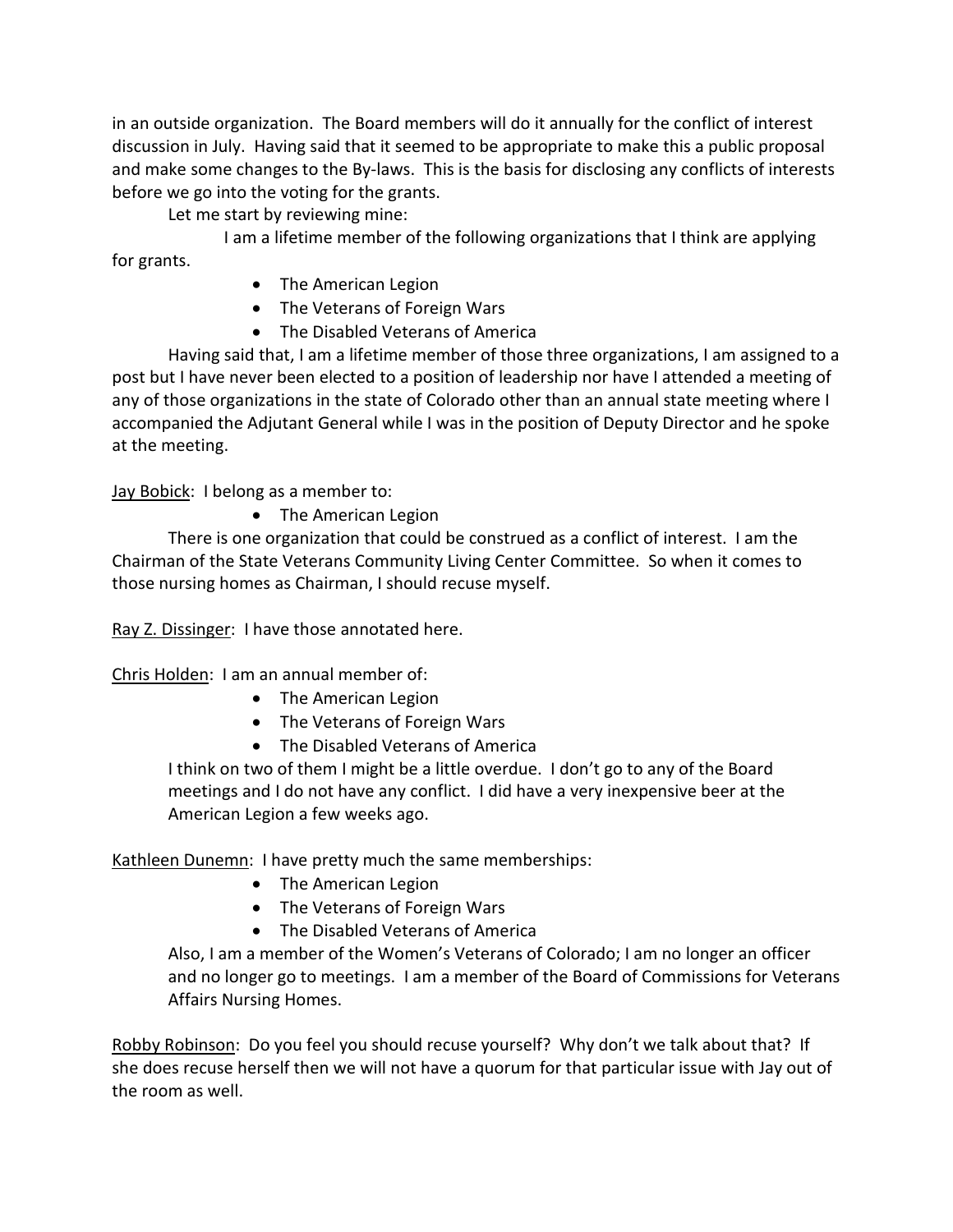Dana Niemela: For the Board members who can't vote, then we could ask for a written vote from Rene.

Jay Bobick: Kathleen could sit in, she is just a member.

Robby Robinson: Why don't we ask the public here for their knowledge? We don't want a conflict of interest? What do you think Steve?

Steve Rylant: That word, "perceived" is kind of tricky. Having it in the By-laws is kind of like asking the difference between *may* and *shall*. I wonder about it. From the stand point that you are talking about whether having Kathleen vote on the nursing home issues, I don't see why there would be a problem with Kathleen.

Leanne Wheeler: I don't agree with your definition of perception. If there is an alternative to push it and stay within the bounds of the By-laws, I would be very careful about who votes. With public perception, I would be very careful.

Robby Robinson: The By-laws as currently written don't allow for proxy votes. Here are the options and all meeting must be public. So, if I went out to get a written vote form Rene and discussed it with him that would constitute a meeting with 2 Board members present. I could send an email and just put in the vote so he could respond.

Steve Rylant: What is the difference between him sending an email with his vote and a proxy?

**Jay Bobick:** A proxy is actually giving your vote to someone else to vote for you and the email would be the actual party sending his own vote.

Kathleen Dunemn: What is the date Jason Crow is no longer a member of this Board?

Mickey Hunt: He is no longer a member as of 2 weeks ago.

Ray Z. Dissinger: What is the quorum since the members have changed from 7 to 6 is it now 3 or still 4?

Jay Bobick: Unfortunately it is still 4. It stays the same.

Ray Z. Dissinger: If we do this, I would like to hold the process in abeyance.

Robby Robinson: I don't think we should hold up the whole process.

Dana Niemela: I would expect to get a confirmation from Rene by the end of the week.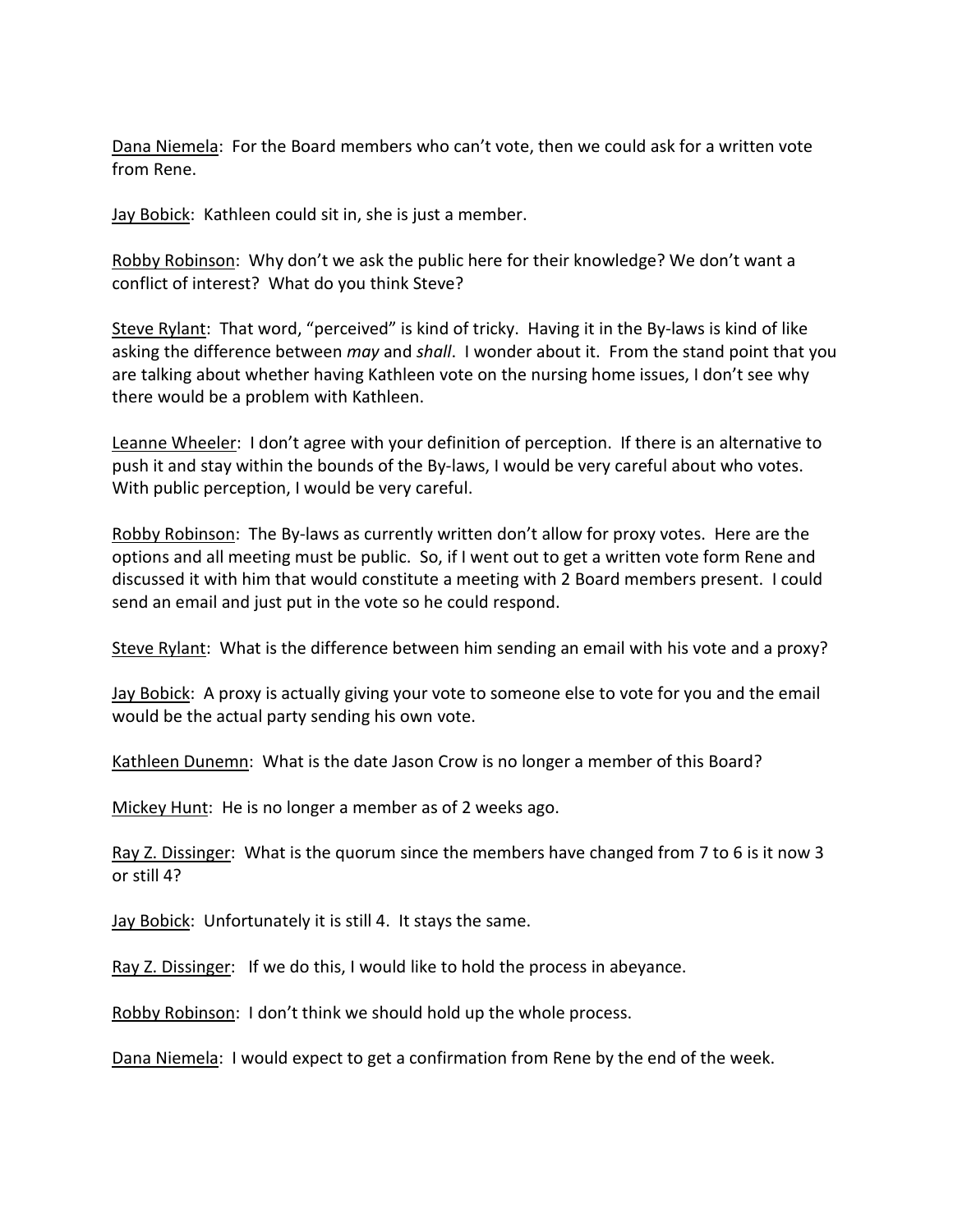Ray Z. Dissinger: Is there anything other than the By-laws that say we cannot have a proxy? Is there a state law that say not to have a proxy?

Jay Bobick: The problem is well as being right you have to look right.

Chris Holden: I understand Jay's conflict. Kathleen, do you have a position of leadership or a position of influence?

Kathleen Dunemn: No.

Chris Holden: I mean it is written right here.

Robby Robinson: That is kind of the way I see it too. She shouldn't recuse herself from that since she is just a member. Is there any problem with her voting?

Dana Niemela: I have a conflict of interest. I belong to VFW Post 1 and I am not only a member but I hold a position of leadership and definitely a position of influence. I shall recuse myself from that vote.

Ray Z. Dissinger: Robby, on the grants, can I make a suggestion on the conflicts of interest? Find out what the conflicts of interest are and recuse people then vote on these first and vote on the others later.

Robby Robinson: You want to start with those that have a conflict?

Mickey Hunt: Remember you have to actually leave the room.

Robby Robinson: So that completes the report section.

# **Discussion/Action**

Conflicts of Interest

Robby Robinson: I just did the conflicts of interests.

VTF Committee Report

Robby Robinson: The VTF Committee report was passed out at the last meeting, with recommendations and the spreadsheet showing the specific amount recommended. Are there any questions?

Ray Z. Dissinger: I have one on the By-laws, page 2, where is says "should" shouldn't it be "will" in there?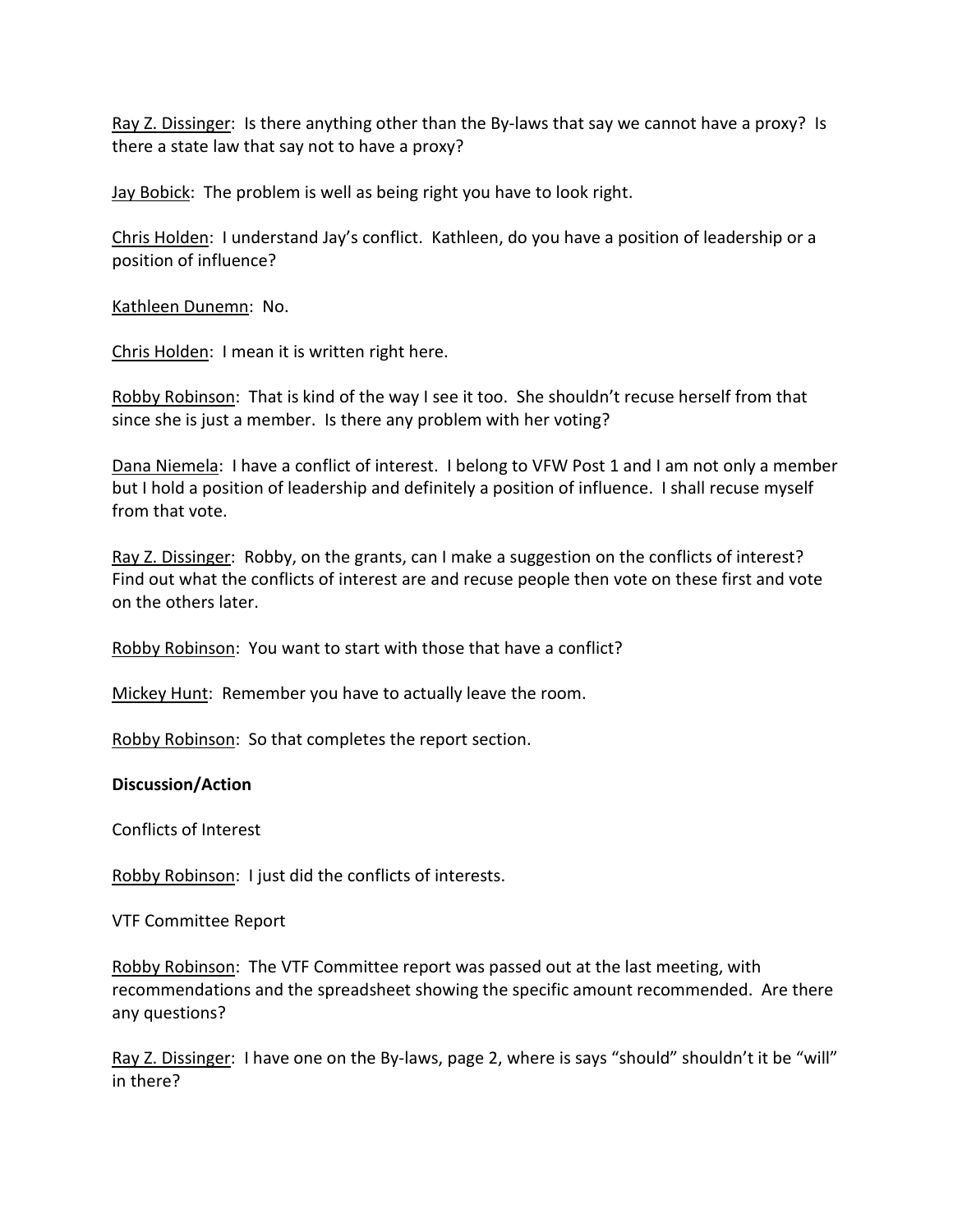Robby Robinson: If you can get your comments on the By-laws to me, then I will put it together so it can be voted on at the next meeting.

-Discussion about changing the By-laws.

Robby Robinson: They are not out publically yet because we need to vote on the changes. We will post the changes to the website.

VTF Grants Discussion

Ray Z. Dissinger: First, I wanted to let you know for #17, they have withdrawn their grant application so that changes the balance to \$26,169.12.

Robby Robinson: So for the first conflict of interest, for #15 A, B, C, D, E, VFW Post #1.

-Dana Niemela recused herself and left the room for this discussion and vote

Ray Z. Dissinger: I want to explain that the grants for #15 it is no longer A-E because for D and E they are gone. For #15 E, they are not eligible and it was not a valid request.

Robby Robinson: All we are considering is #15 A, B, and C. For **#15 A** VFW Post 1 veterans' assistance, this was at last year's level of award, and do I have a motion.

Kathleen Dunemn: Motion to approve.

Chris Holden: I second the motion.

Robby Robinson: Is there any discussion?

Jay Bobick: The request is for \$40,000.

-Discussion about ledger from last year and ledger from this year, not everyone had the same grant recommendation ledger.

Robby Robinson: Are we ready to vote on that, \$40,000 recommended out of \$65,000 requested? All in favor? Any opposed? Okay, that is **unanimous**. For #15 B that is the stand down support? I put a motion to vote.

Kathleen Dunemn: Motion to approve.

Chris Holden: I second the motion.

Robby Robinson: Is there any discussion?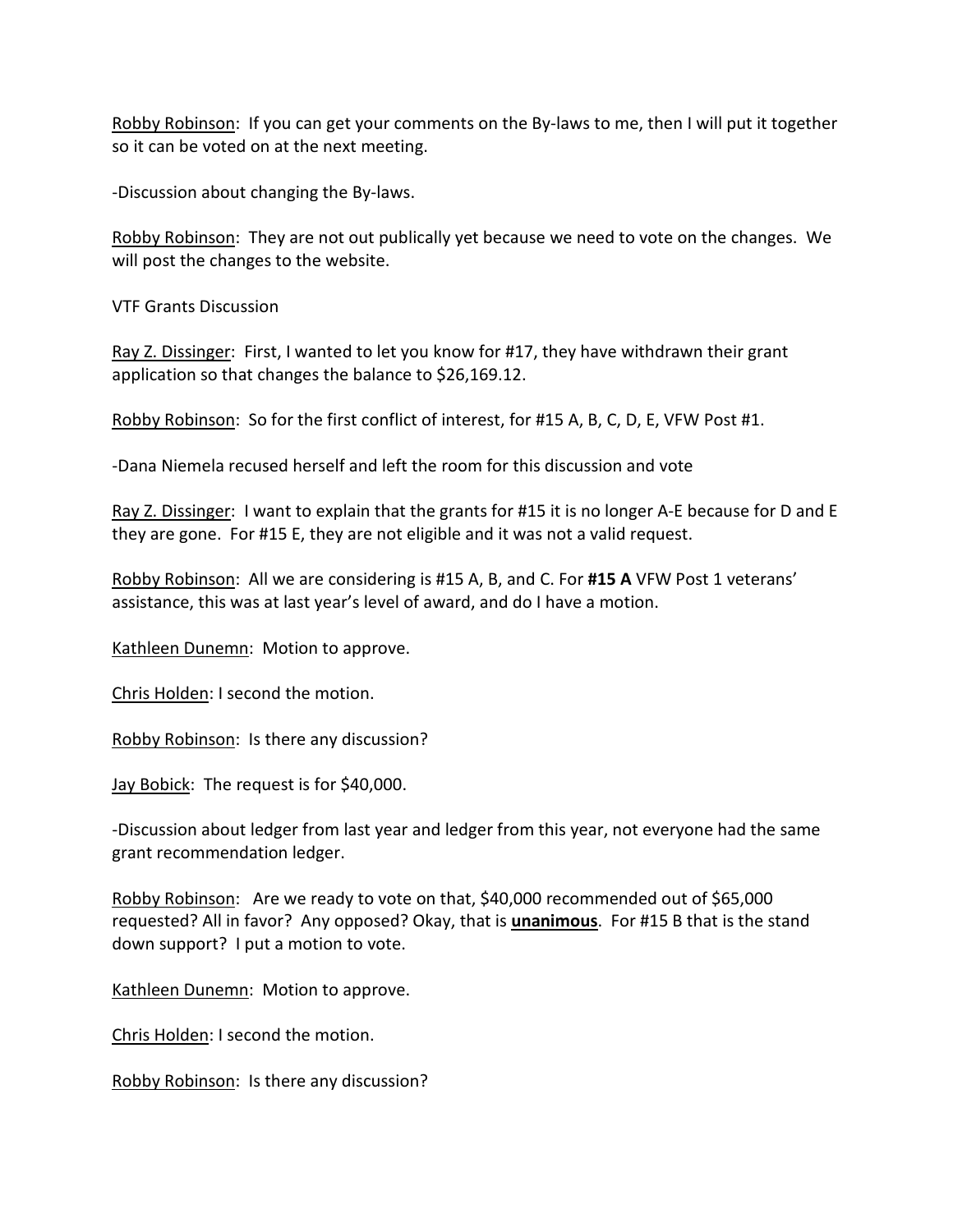Jay Bobick: On all of these that are stand downs, I have only worked with the homeless. I am concerned because a lot of these are repetitious. There are a lot of repeat participants that get the same equipment year after year. Are we concerned about the money that goes out to homeless veterans? At the last stand down in Denver for example there were these sleeping bags on a table and I saw veterans grab 3 sleeping bags or they will come back three times. Whatever is on the table, for example, one year they were blankets and I saw a veteran grab 3- 4 blankets, rather than one per veteran. Is there any concern that we have about that?

Robby Robinson: Do you want to talk about that Ben?

Ben Mestas: Right now there is no control over how many they can take at the Denver stand down. If they needed three, then they could obtain three sleeping bags. Jay is absolutely correct.

Jay Bobick: It concerns me. Remember last year or two years ago, there were these brand new Swiss sleeping bags about 300 were given for free and I watched people walking out with 2-3 each.

Robby Robinson: Colorado Springs is a little different. They assign somebody to walk through.

Ben Mestas: Pueblo is actually different too, but Denver is not.

Steve Rylant: The one in Fort Collins, I did not see anybody saying you could only take one. At the stand down they only have a certain amount of equipment and then 2 hours later it is all gone.

Jay Bobick: You could go down to the Army/Navy Store 6 hours later and there are all these sleeping bags for sale. They go down there and they get ten cents on the dollar.

Robby Robinson: So are you suggesting that we do not approve this \$7,000 grant?

Jay Bobick: No, I am asking what specifically is the \$7,000 going to be spent on?

Robby Robinson: In the budget narrative, it specifies gift cards for \$50.00 each, Wal-Mart gift cards, hair cut gift cards, yarn for…

Jay Bobick: I have no problem with that.

Robby Robinson: Okay, then let us vote on **15B** for \$7,000 for the stand downs.

Ray Z. Dissinger: If you read that closely it specifically states that all the stand downs throughout the state, Women's Veterans provide specific veterans assistance.

Kathleen Dunemn: Motion to Approve.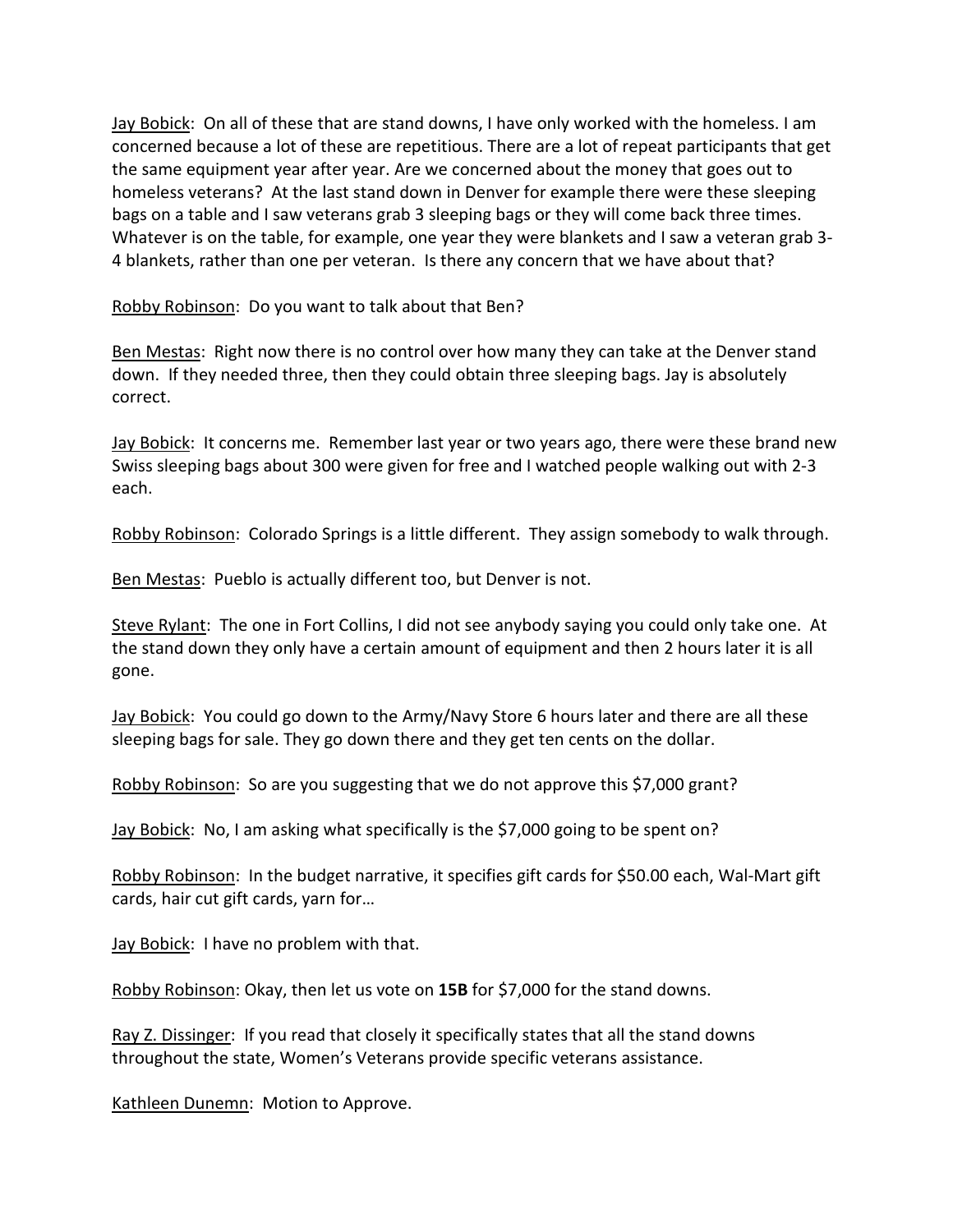Jay Bobick: I second that motion.

Robby Robinson: All in favor? Any opposed? Okay, that was **unanimous**.

Robby Robinson: For **#15 C**, they originally requested \$60,000 but the recommended amount is \$42,000.

Kathleen Dunemn: Just so that it is said to the forum, when we were going through the process of reviewing all these proposals, there was only so much money. It was not that we did not think they could use the full amount but there was only so much money and it had to be considered across all of the grant applications and programs.

Robby Robinson: Alright, so is there a motion on the Comitis #15 C?

Kathleen Dunemn: Motion to Approve.

Chris Holden: Second the motion.

Robby Robinson: Any other discussion? Alright, we will call the question, all those in favor. Okay, that was **unanimous.**

-Mickey Hunt left the room to get Dana Niemela back in. Dana Niemela and Mickey Hunt back in at 10:10am.

Ray Z. Dissinger: You know Jay needs to leave, for 29-32.

Robby Robinson: Okay, The Nursing Homes we can hold to the last. Are there any other conflict of interest items? Okay, let's go to **#1**, the American Legion Post #25, the recommendation amount is \$15,000. Do I have a motion on grant **#1**?

Jay Bobick: Is the \$15,000 based on last year's award?

Dana Niemela: From what I understood from reading it, it was based on last year's award.

Kathleen Dunemn: And the usage. I recommend a motion to approve.

Chris Holden: I second that motion.

Robby Robinson: Any further discussion? All in favor? Any opposed? Okay, so **#1** was **unanimous**.

Dana Niemela: I am not going to argue with any of the recommendations that were made by the committee but what I would ask is when the award is given to the organization that it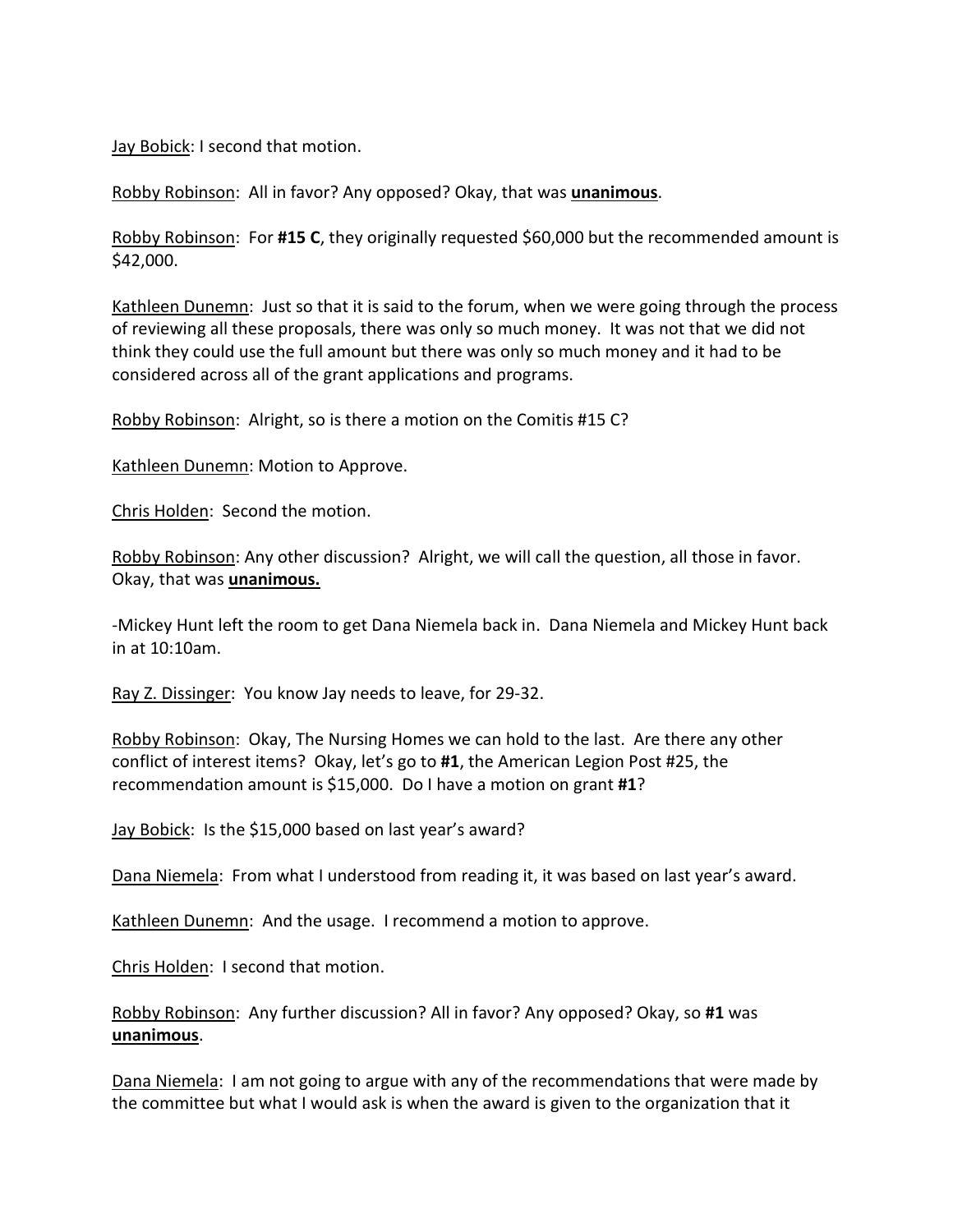explicitly says even though the award was at last year's level that we indicate what it is funding? Some of them made it very obvious, for example, rental assistance if it is at last year's funding needs to be explained. In line with the priorities, you have been granted this amount of money. If the categories are not explicit, then that needs to be explained.

Ray Z. Dissinger: We identified that and noted that type of thing was impacting the grant. It was specific in the spreadsheet.

Dana Niemela: Okay, so it was not always explicit in the spreadsheet that we got. I want to make sure it is that way when it goes to the grant.

Ray Z. Dissinger: We would have to have the review committee meet again. Because I can't make decision based on the information that we have, if there was a cut, then who would decide what the priority internal to that was.

Dana Niemela: I don't necessarily think that. I just want it to say...maybe when we get to it I will give an example so that way we could correct our way through it. Because otherwise it seems arbitrary as to why we are only funding to a certain level. So, I want it to be explicit for the grantee so that they understand that yes we are funding the \$1,500 for gas cards, food vouchers, and rental assistance and this is not changing the categories. It needs to be explicitly communicated to the grantees why they are getting less than they requested.

Ray Z. Dissinger: I am not sure when you say it is not changing the categories. What do you want to be explicit? If I have to go through all of the grants, get with the review committee, and then get with the Board for re-approval.

Robby Robinson: Okay we have had the motion. So the vote now is on **#2**. Okay, so Dana, if I understand you correctly you saying: if it is the electric bill, propane, water, work clothing, transportation, mortgage, you are saying they want 6 we are recommending 5 and you want us to tell them which category?

Dana Niemela: If we cut a category, then I want to tell them what category we cut.

Robby Robinson: If we cut a category, but you are okay with us saying to them, you asked for 6 we are giving you 5, spread it along those things anyway you want? You are okay with us saying to them due to last year's amount, we are granting this amount? Can we do that?

Ray Z. Dissinger: As far as I know we can.

Robby Robinson: So, Dana if you come to one that needs a specific category, then point it out and we will discuss it. Will that work for everyone?

Jay Bobick: No, I have the same concern as Dana has. All the way through, when we cut the amount because it appears again and we need to look right. We cut a grant by \$1,000, you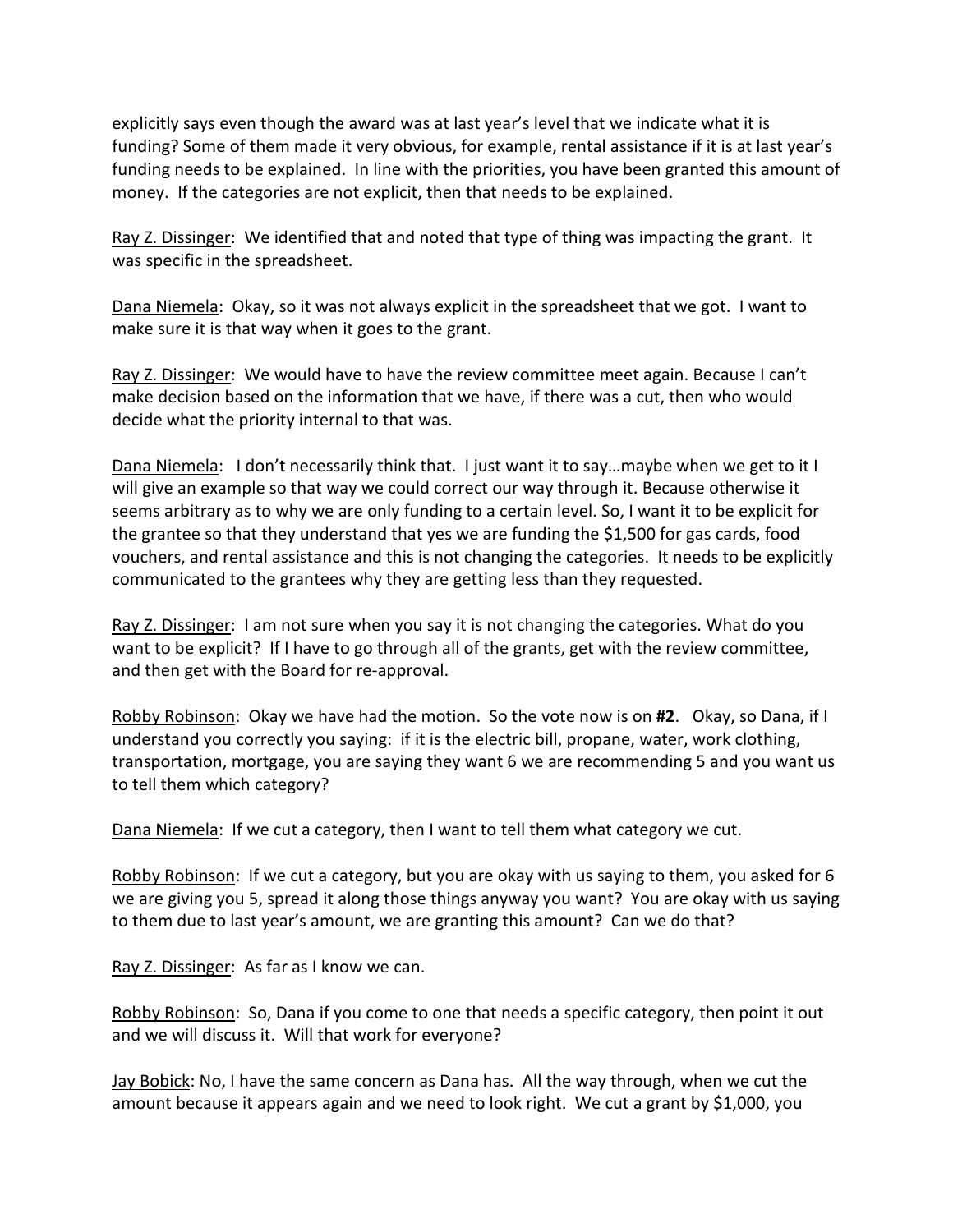have somebody in the public is looking at this and saying what it the justification for cutting this grant? Why are we making the cut? What specifically are they going to spend it on?

Ray Z. Dissinger: We have allowed the grantee to decide what they are going to do with that. If we are going to prescribe how it should be spent after the cut then we need to specify that in the contract. We have allowed the grantee to decide where they are going to take the cut not us deciding. If we are going to do that then we need a better system and we need to start looking at them in October and November.

Robby Robinson: If I am submitting a grant and every category that I am requesting is authorized, then how I spend it if there is a cut would be on an authorized category? If you are going to cut the requested amount by \$1,000, then let me put it where I decide. Here's the problem: the committee may recommend cutting \$1,000. The whole committee may recommend cutting \$2,000. Every time you do that we now have to go back to the grantee and we have to say, "Here is where we plan to cut that, are you alright with it? He comes back and says, No, I am not. So you renegotiate.

Ray Z. Dissinger: This is a plan. When they submit a budget narrative, then it is a plan for spending the money, for example, \$200 for food and \$1,800 for clothing, I have been allowing that. That is basically what we have done. So in their shoes with \$1,000 less then I would adjust my plan.

Jay Bobick: All I am saying is we have to look good in the public eye. If someone is coming to say why you are taking the \$1,000, what is the rational, then?

Ray Z. Dissinger: It is the 1.6 Million that was requested and there was only \$846,000 of funds available to put in grants.

Jay Bobick: We can say we systematically went through each of the grants. But when they come back and say, why a \$1,000 from that one, what is our answer to that?

Robby Robinson: Here is the consideration. When the Board cuts the grants, we don't specify where in that grant those cuts are coming from. That is deliberate on our part to allow the grant administrators to decide where to apply the cuts. The only time that we will change a specific category is when that category is not allowed based on the priority or the statutes, etc. We will identify them as we go through.

Dana Niemela: I would also add that across the board, the grantees from last year, we funded at last year's level because none of the grantees really justified in their narrative a reason for a significant increase. None of them to my satisfaction said this is why I need \$1,000 more with any specifications in their proposal. That may be a way to capture some particular issues that we have not funded additional request and have awarded at last years level because the grantees did not provide significant or sufficient justification for the increase. Because that is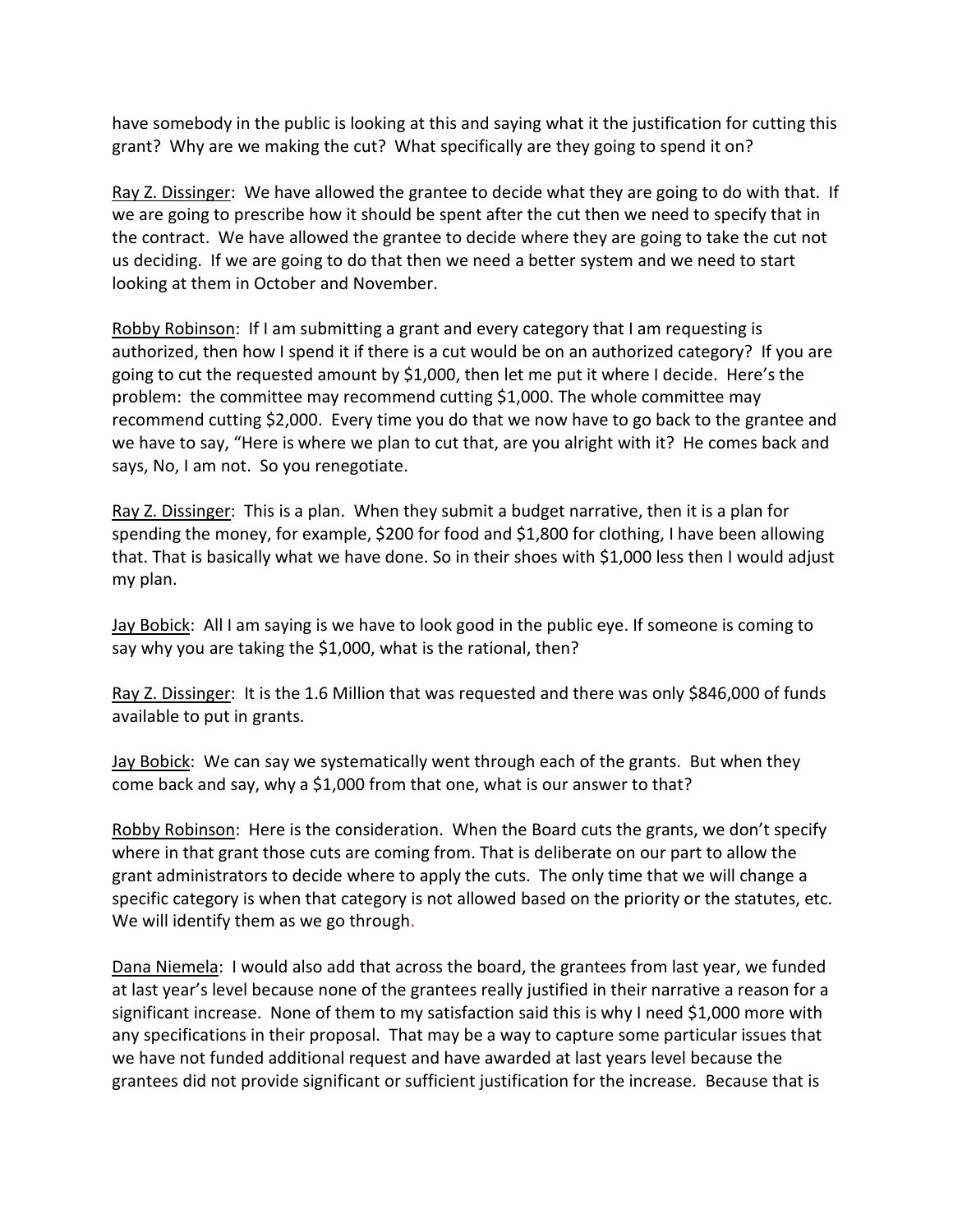what I saw and so I agree with last year's funding level, they did not give me a good argument as to why they needed more.

Ray Z. Dissinger: That surprises me because we did put in there that any grant requesting an increase, specifies very specifically as to why they believe they need more.

Robby Robinson: They need to justify what they will be spending the money on and justify why they deserve an increase.

Steve Rylant: Some may have asked for \$75,000 last year but they were only given \$40,000. So this year they ask for \$75,000 again. They are thinking there need is not any less. I think you need to make it clear to the ones applying that if they need more than they received the year before then they need to tell us why. If they need more than the amount they requested then they need to justify why. They already told you when they asked for \$75,000 last year, and they don't see it as an increase. They only know you gave them part of what they needed. You have not made it clear to the grantee why they were cut to \$40,000 in the first place so they think they better make it stretch rather than go back and ask for \$75,000.

Robby Robinson: They still need to justify why they are asking for an increases. For grant **#2**, the American Legion Post #44 in Steamboat Springs, they requested \$5,600 and the committee recommended \$5,600. Do I have a motion?

Chris Holden: Move to approve

Jay Bobick: Second the motion.

Robby Robinson: Any Discussion? All in favor say aye. Any opposed? That makes it **unanimous**.

Chris Holden: Just a reminder, I have to leave at 11:30am.

Robby Robinson: Okay, so on to **#3,** the AL Post #115 in Rye for veterans' assistance. Motion?

Jay Bobick: Move to approve.

Chris Holden: I second the motion.

Robby Robinson: Any discussion? All in favor of \$5,000 for AL Post #115? Any opposed? That is **unanimous**.

Okay, now for **#4**, the request was for \$5,000, the recommendation was for \$3,500. This is for the transportation program, AL Post #66 in Akron. Motion?

Dana Niemela: Move to approve.

Jay Bobick: Second.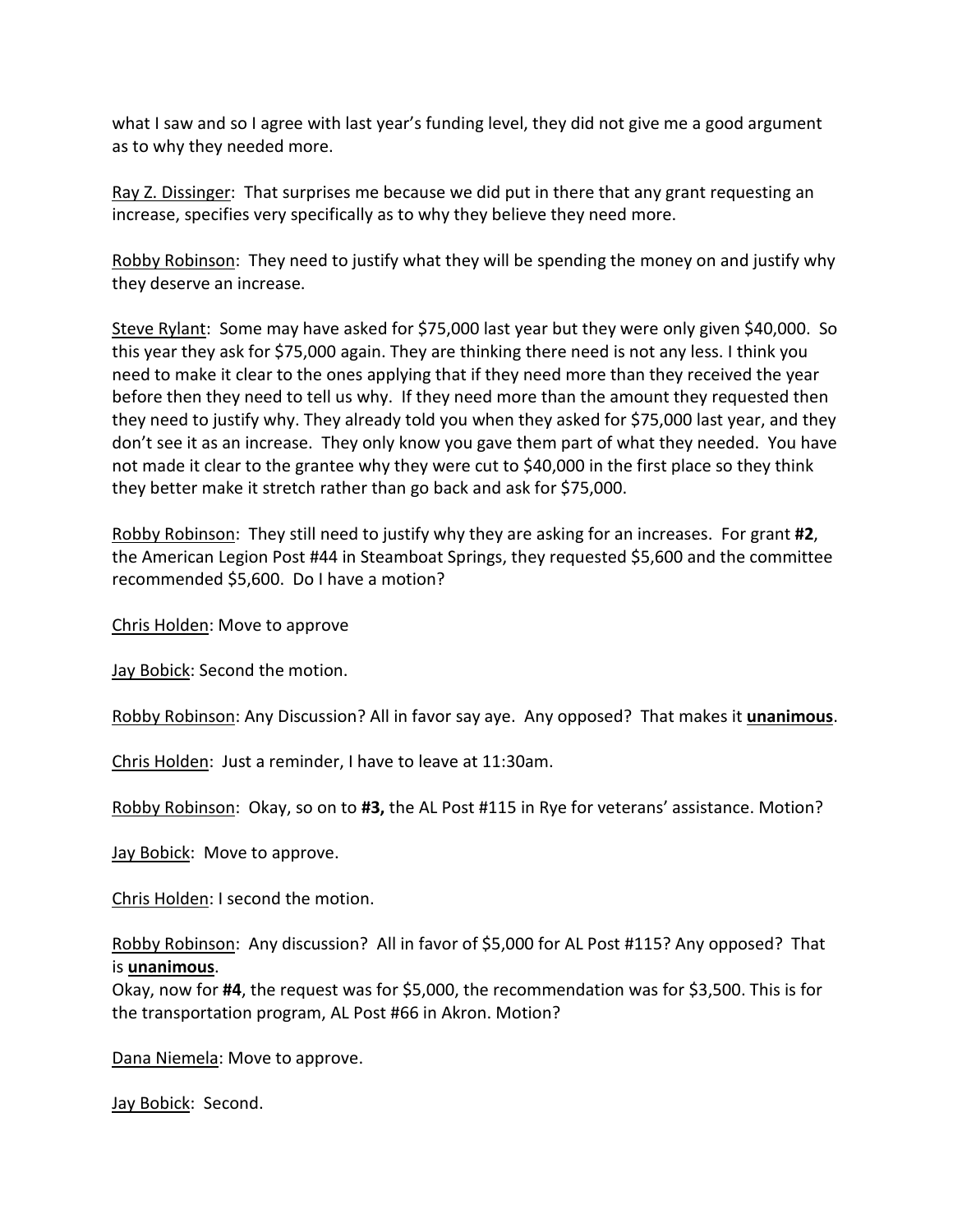Robby Robinson: Any discussion? All in favor? Any opposed? That is **unanimous**. Now for **#5**, the VFW Post #3621 in Lamar, for transportation and veterans' assistance, \$12,000 requested, \$10,000 recommended. Is there a motion?

Chris Holden: Move to approve.

Jay Bobick: Second.

Robby Robinson: Any discussion?

Dana Niemela: The budget narrative does not match the description in the application so I wonder if there was some other conversation that was had that was not explicitly described here. The narrative say it will be to provide medical transportation to homeless and indigent veterans to the VA facility in Prowers, also to provide gift cards to veterans on an as needed basis for basic needs, and funds to pay stipend to the drivers. All of that I am comfortable with. The breakdown says that it will be used to pay for the driver's cellphones for passenger contact and emergency contact for \$500 and volunteer drivers' stipends for \$11,000. The description does not match what the narrative says.

Ray Z. Dissinger: It is listed as volunteer drivers' stipends and gift cards. It is not in the narrative but from the plan. The volunteer stipend from what I understood is that they were requesting funds for the stipends to cover meals. The gift cards are as needed but were not listed in the main plan as expenditures. During the year it is possible that they may have somebody come in that they need to assist.

Dana Niemela: I need them to say that then in the grant breakdown they are a previous grantee, correct? We have recommended \$10,000 out of the \$12,000 requested. This is one in particular where we need to be explicit about what they can spend the \$10,000 on and say in the contract that it is not appropriate to use the funds for driver's cellphones. I would not approve the driver's cellphones and that would be a line item that I think is not appropriate for this grant. The drivers' stipend, we have been doing that and I don't have a problem with the transportation to and from the medical facility. If you want to fund gift cards then that needs to be explicit in their narrative of what they want to do.

Robby Robinson: The budget narrative and the program description do not match.

Ray Z. Dissinger: Well the only place they do not match is the cellphone to drivers. A lot of the programs they provide cellphones to the drivers because they need it to contact when they are on the road, if there is an emergency or to contact the veteran.

Chris Holden: We are not criticizing the intent but we are criticizing the administrator's error because the description does not match the narrative.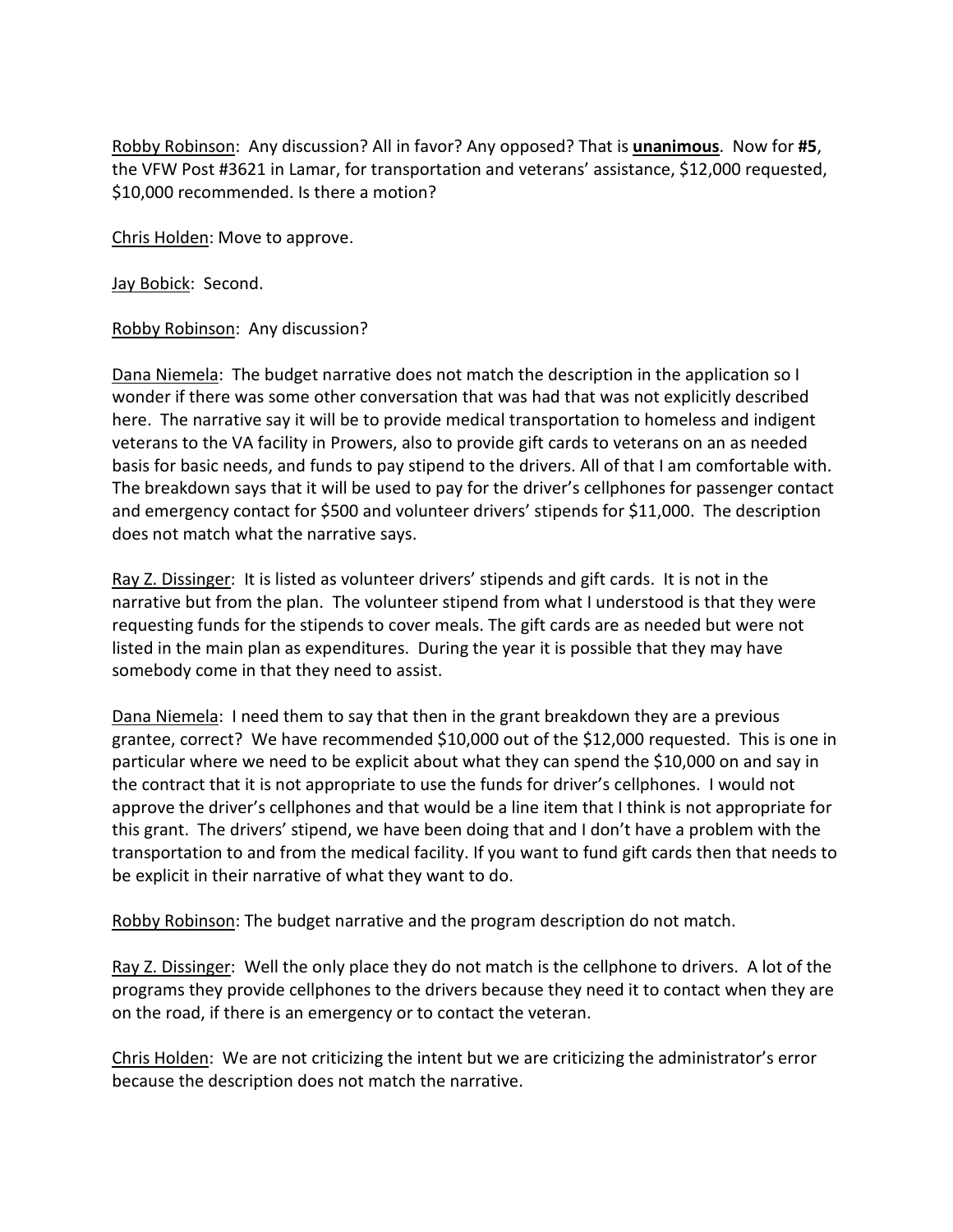Kathleen Dunemn: In order to not penalize the applicant, can we take one of those out?

Jay Bobick: Let get it resolved. Can we state that \$10,000 is allocated for the purpose of providing for the volunteer drivers stipends only? I would suggest that we approve the \$10,000 for volunteer drivers' stipends only.

Dana Niemela: I second that.

Robby Robinson: So we are voting on the original amendment?

Jay Bobick: What about a friendly amendment?

Chris Holden: Leave my motion on the floor but amend it accordingly.

Robby Robinson: We are voting on the \$10,000 that will be specified in the contract to be used for the volunteer driver's stipend only. There is a motion. All in favor say aye. That vote was **unanimous**.

Leanne Wheeler: Is that a reimbursable stipend? So they will be submitting for reimbursement of the stipend. Based on the contract language, they will know not to submit a reimbursement for cell phones or it will be rejected.

Ray Z. Dissinger: Yes it is reimbursable and there is an advance. But it will be in the contract that it is only for volunteer drivers' stipends. When the documentation comes in for reimbursement against the advance, then it will either be approved or disapproved based on what is specified.

Robby Robinson: For **#6**, VFW Post #8661, in Conifer, transportation and veterans' assistance. Motion?

Chris Holden: Move to approve.

Kathleen Dunemn: Second that motion.

Robby Robinson: Any Discussion? All in favor? Any opposed? That is **unanimous**.

Robby Robinson: For **#7**, AL Post #103, for veterans' assistance. Motion?

Dana Niemela: Move to approve.

Kathleen Dunemn: Second that motion.

Robby Robinson: Any Discussion? All in favor? Any opposed? That is **unanimous**. For **#8**, VFW Post#899 in Alamosa for veterans' assistance and transportation. Motion?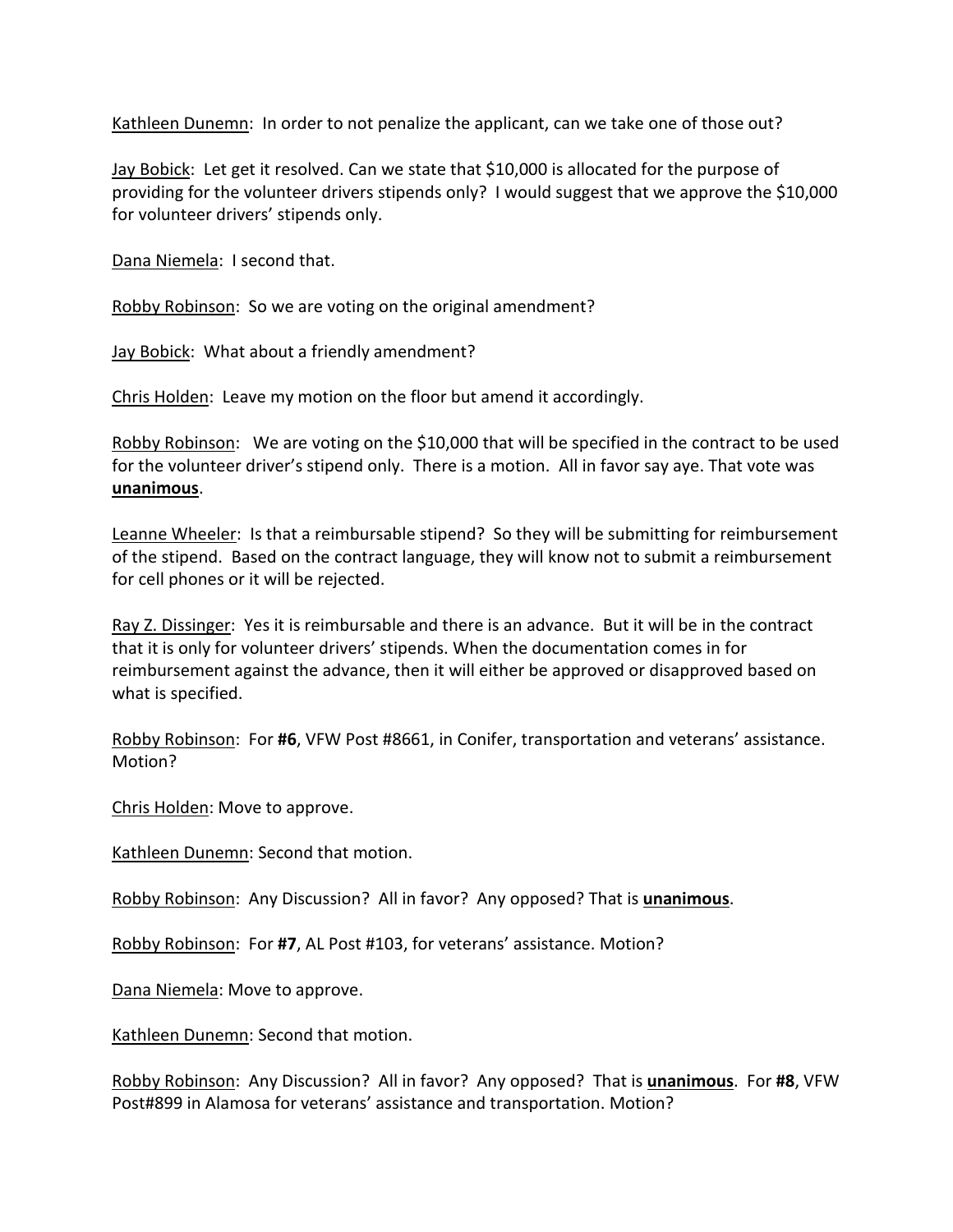Dana Niemela: Move to approve.

Kathleen Dunumn: Second that motion.

Robby Robinson: Any Discussion?

Dana Niemela: I just have one question. 650 trips is the estimate in the narrative and that is a lot.

Jay Bobick: They make a lot of trips.

Robby Robinson: Any other discussion. All in favor say aye? Any opposed? That is **unanimous**. For **#9**, AL Post #108, Pagoda Springs, \$57,000 was requested and \$50,000 is the recommendation for vehicle, transportation program, and for veterans' assistance. Motion?

Dana Niemela: Move to approve.

Chris Holden: Second that motion.

Robby Robinson: Any Discussion? All in favor? Any opposed? That is **unanimous**. For **#10,**  VFW Post#7829 Monument, request was for \$17,500 and the recommendation is for \$15,000. This is for the stand down and veterans' assistance. Motion?

Dana Niemela: Move to approve.

Kathleen Dunemn: Second that motion.

Robby Robinson: Any Discussion?

Jay Bobick: I have a problem with this one. The description says for clothing and shoes \$14,000 for the stand down. I don't want to see someone pick up three pairs of shoes and go down and sell them. How do we ensure that the shoes are not being sold?

Steve Rylant: There are places where that is possible and there are places where it is not. Monument is a small community. In Denver, you may see the stuff at the pawn shop, but in Monument you can't go six blocks down and even find a pawn shop.

Mickey Hunt: They actually support the Colorado Springs stand down. However, it is definitely more controlled. They have Schriever AFB airmen who are assigned to escort each of the homeless veterans in the process and walk them through the different booths. The abuse is minimal because that one is very well controlled. That one is attended by about 150 homeless veterans and I have been to several in the last few years.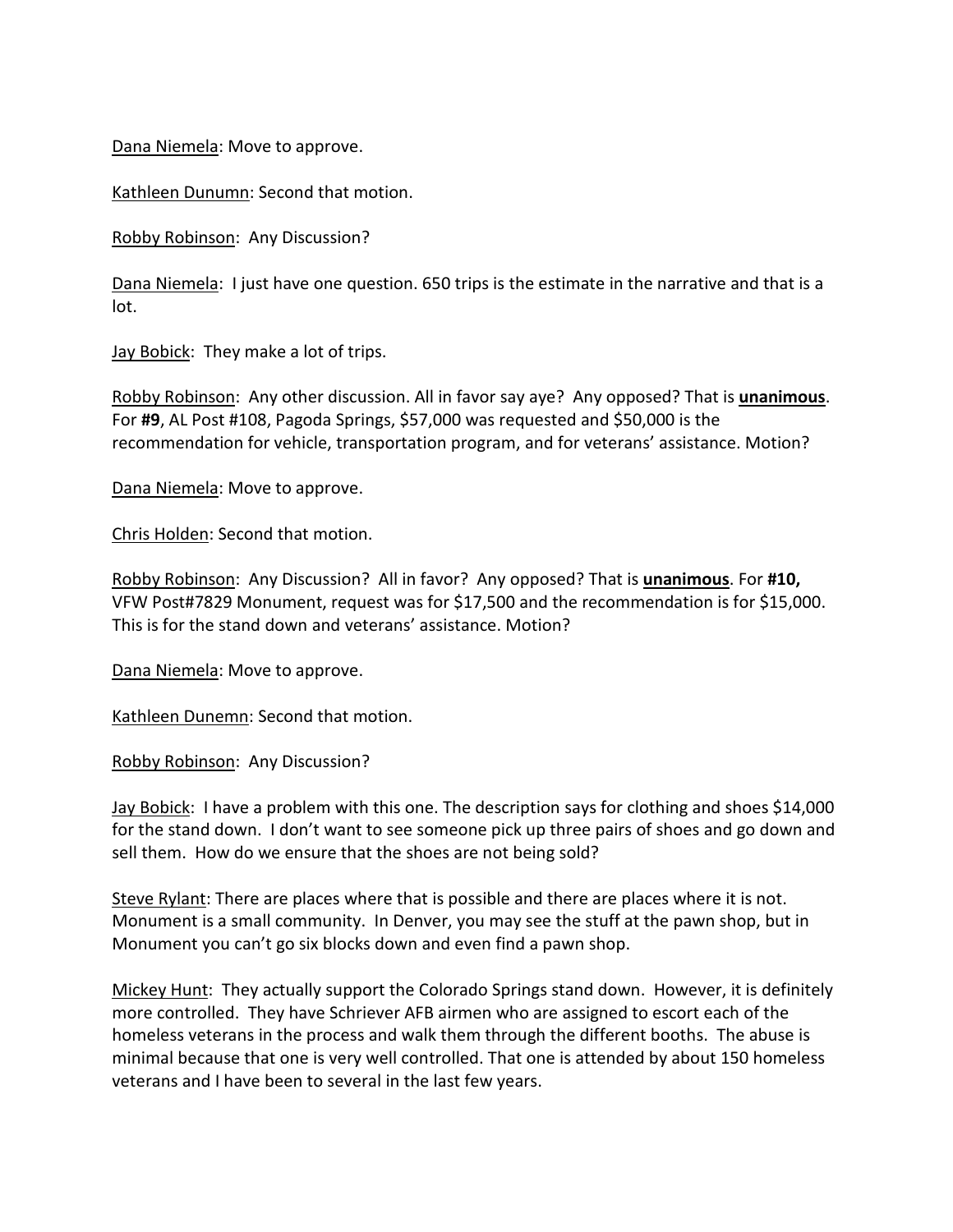Dana Niemela: It is extremely difficult to have any influence over what the recipients do with what they get, particularly with the stand downs.

The committee recommended \$15,000, what I would like to see on all of the stand downs in general is a recommendation that they should get donations and that there is more of a community effort to get donations for the items provided. The El Paso County Homeless Veterans Coalitions probably has the clout in the community pull. I am not going to have the one line item excluded from this but if there is a general statement to them it will help me

Chris Holden: I want to make sure we have solid review Board procedures.

Robby Robinson: The Board is concerned about that. We could do a letter that states our concern for the stand downs: we would like to see a mechanism in place to eliminate someone taking 3 sleeping bags and also, we ask that they maximize our dollars by making an effort to get these things from the community. This grant approval process is not the mechanism by which we communicate that and so let's vote with what we've got. We can't change the rules during the year in which it is in effect. What is the vote on **#10** with a note to ourselves that we need to do a letter expressing our concerns about the stand downs?

Robby Robinson: All in favor? Any opposed? That is unanimous. Okay, now for **#11**, VFW Post #5231 in Mancos for transportation in a rural community and veteran's assistance. Motion?

Jay Bobick: Move to approve.

Chris Holden: Second that motion.

Robby Robinson: Any Discussion? All in favor? Any opposed? That is **unanimous**. Now, for **#12** AL Post # 113 is for transportation program in Alamosa. Motion?

Kathleen Dunemn: Move to approve.

Chris Holden: Second that motion.

Robby Robinson: Any Discussion? All in favor? Any opposed? That is **unanimous**. For **#13** AL Post #23 is for veterans' assistance in Aurora, requested \$20,000 and recommended \$10,000. Motion?

Dana Niemela: Move to approve.

Chris Holden: I second that motion.

Robby Robinson: Any Discussion? All in favor? Any opposed? That is **unanimous**. And for **#14** AL Post #2, is for a vehicle, transportation, and veterans' assistance in Pueblo. \$57,000 was requested and the recommendation is \$42,000. The note was of those funds they are required to purchase the vehicle. Motion?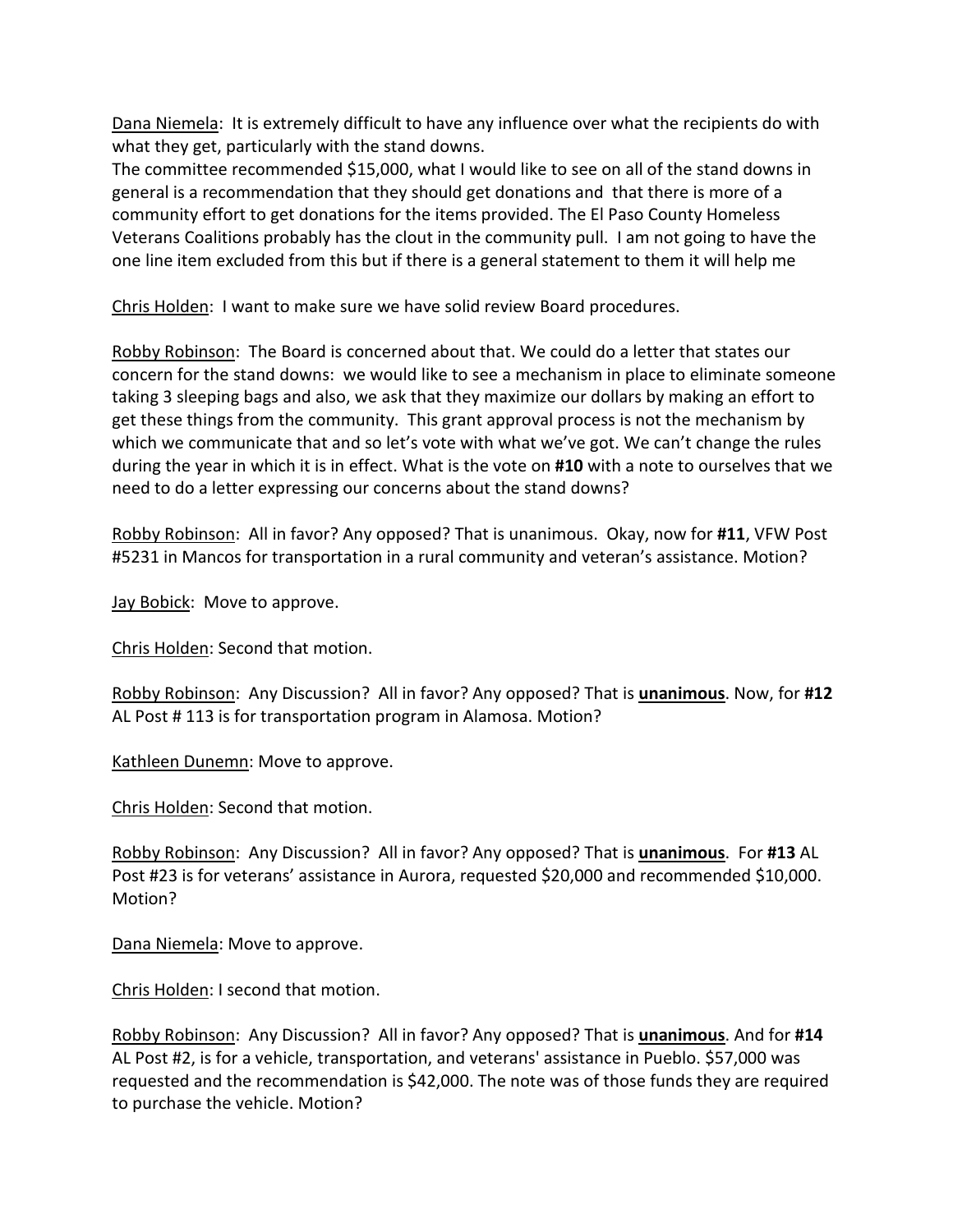Chris Holden: Move to approve.

Kathleen Dunemn: Second that motion.

Robby Robinson: Any Discussion?

Dana Niemela: My question is on the narrative. The item says Veterans Trust Fund \$12,000. Is that a line item or is it for separate support. My assumption is that VTF includes rent, childcare, and utilities. This needs to be explicit when it goes back to the grantee. They have \$42,000 to purchase a van when on the line item; it states that \$22,000 is the costs of the van. This is not itemized correctly. We need to be explicit as to what we are allowing the additional \$20,000 dollars for. Per Diem for drivers, \$22,000 that seems like a lot. They are not itemized so I don't know.

Robby Robinson: For #14, I am assuming that \$22,000 is for the van.

Ray Z. Dissinger: It is split among the difference. The contract will say specifically that the \$22,000 is to purchase a new van then the remainder will be used for the transportation program and for veteran's assistance.

Dana Niemela: I would like this to read differently. Can I amend the motion? We can approve the recommended \$42,000 so long as it specifies explicitly that the \$22,000 is for the van, and then \$20,000 to be used for per diem for drivers, rent, food, and childcare facilities.

Ray Z. Dissinger: That is what I said and I will make sure it says that in the contract.

Robby Robinson: Is there any other discussion? So, the motion has been amended. All in favor? All opposed? That is **unanimous**. Moving on to **#16** since we already voted for #15, for veterans' assistance. For #16, AL Post #1, requested \$50,000 and the recommendation is for \$15,000. Motion?

Dana Niemela: Move to approve.

Jay Bobick: Second that motion.

Robby Robinson: Any discussion? All in favor? Any opposed? That is **unanimous**.

Ray Z. Dissinger: For **#17**, it was zeroed out so we will skip that one.

Robby Robinson: For **#18**, DAV #16 in Longmont, recommendation is \$17,500 for veterans' assistance, they requested \$35,000. This is a new grant. Motion?

Kathleen Dunemn: Move to approve.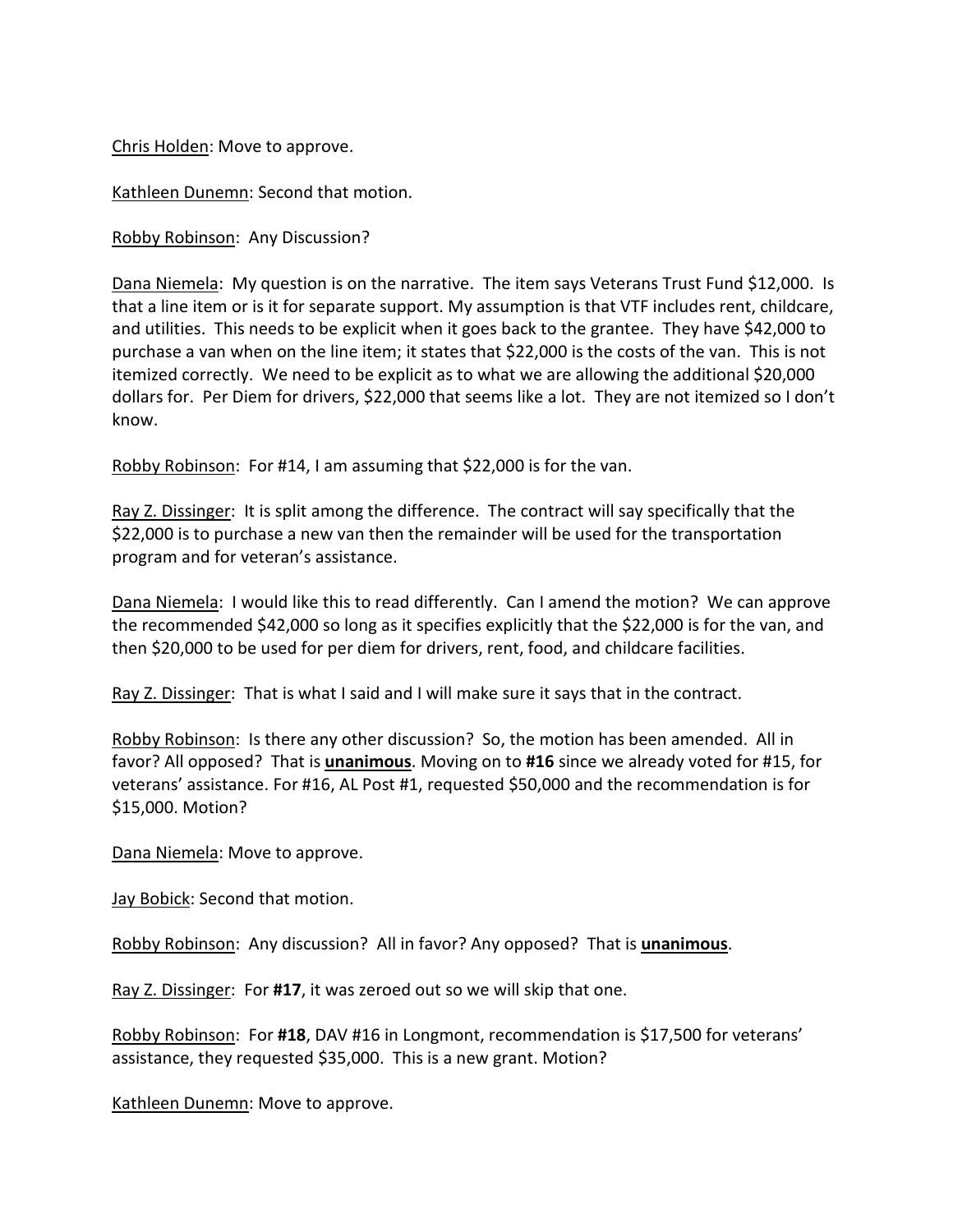Dana Niemela: Second that motion. I have to say that is a great example of a well-written grant proposal.

Steve Rylant: From what the public is going to see is this, a brand new one, and you had certain reasons only to give part of it. Now how would they know why it is only partially granted?

Ray Z. Dissinger: I send them a letter and then they call me. I explain in detail why they received what they did. The reason we have not had a problem is that I am available all the time and if any grantee has any problem they can call me.

Ben Mestas: It is also in the minutes as to what the changes were.

Robby Robinson: Let me point to this public document, the Memorandum from the Board of Veterans Affairs: The committee does not recommend any funding increase for existing grants and we also consider past performance. We also recommend funding for new grants at half the requested amount. The committee treated everybody equally. We had \$1.6 M requested and we had only \$846,000 available. The decisions were based on a list of priorities. We will post this to the website. So, for #**18**, all in favor? Any opposed? That makes it **unanimous**. So, the next one is **#19**, for veterans' assistance with NABVETS, Chapter 24 in Aurora, with \$25,000 requested and \$20,000 recommended. Motion?

Jay Bobick: Move to approve.

Dana Niemela: Second that motion.

Robby Robinson: Any Discussion? All in favor? Any opposed? That is **unanimous**. Now, for **#20**, DAV Post #25 in Grand Junction for the stand down and veterans' assistance, the requested amount \$12,000 and the recommended was \$12,000. Motion?

Kathleen Dunemn: Move to approve.

Chris Holden: Second that motion.

Robby Robinson: Any Discussion?

Jay Bobick: It think Ray, in the future, this is too specific. They say in their narrative City Market food vouchers, it would be better to just say food vouchers. We don't want some member of the public saying, well, they could get a loaf of bread cheaper at another store.

Ray Z. Dissinger: As long as I am the grant administrator, I am glad when we have somebody who knows what they want. I basically looked at this as a plan by the organization. We don't have accountants.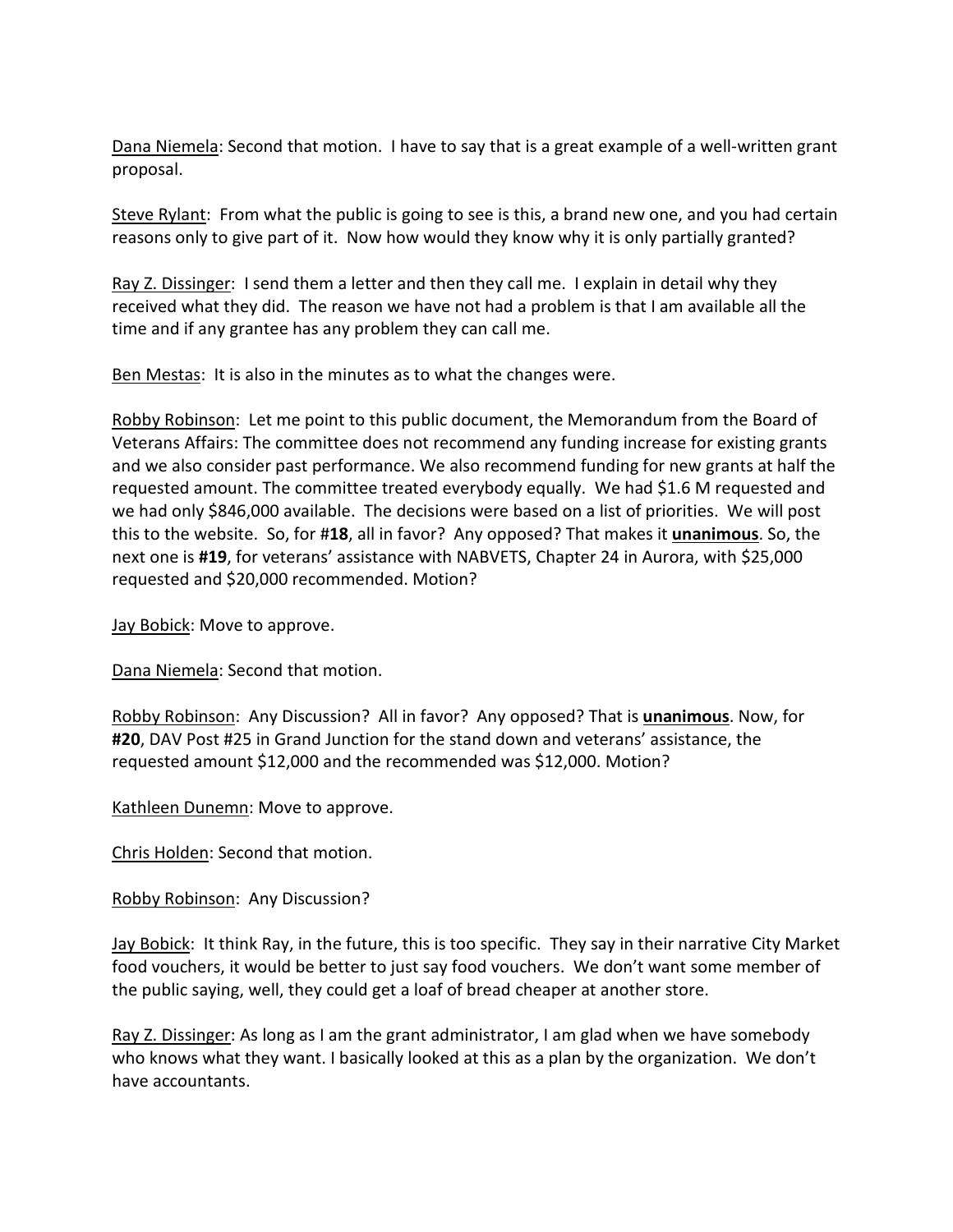Jay Bobick: I think it is just too much detail.

Dana Niemela: I have a question about this one. When the line item is for \$4,000 for the stand down, then what is the \$4,000 for? That line item is not explicit enough.

Ray Z. Dissinger: When the reimbursements happen, they get the \$4,000 and then they will return to me the vouchers and statements that were used for the stand downs. There are innumerable things that could be used for.

Dana Niemela: The reason I want it to be explicit is because a lot of organizations put a lot of resources into the stand down. Denver, locally, you have the Department of Defense donating materials, the VA, DAV, and other community participants putting things in. We want to make sure we are covering all the bases and not duplicating all the efforts that are already being made. I am not going to disapprove but when it comes to the stand downs in particular, I want to make sure there is a note to the grantees. When the money requested if for providing assistance to the stand downs, I want to know what for? I want it to be explicit.

Robby Robinson: These organizations are submitting the grant application in January for an event that is held in November. Sometimes organizations back out of support so it is hard to know what specific need they will be supporting. These grants are being written at least 9 months in advance. I can't give you a detailed answer, if that is what you want, I can tell you I need about \$4,000 but guess what, I can't tell you specifically because the Red Cross can't provide meals this year but thank goodness I have this money so there will be meals. Remember, these grants are being written in January and December, I am not sure they know that specifically.

Steve Rylant: It is a plan, a budget. They only know so much. They have to submit receipts and such to Ray. Any of these can come to Ray and we can say show me what you spent your money on. The Board looks at where that money has been spent.

Robby Robinson: Okay so is there any other discussion? All in favor? Any opposed? That is **unanimous**.

On to **#21**, AL Post #32 for Longmont stand down, transportation, and veterans' assistance. The request was for \$37,800 and the recommendation is for \$20,000. This one will say specifically that there will be no clinical support. Do I have a motion?

Ray Z. Dissinger: The Committee said no on clinical support that will be in the contract, no money will be spent on clinical support.

Dana Niemela: I also questioned that, who would be doing the clinical support. How do we know who or what their

Chris Holden: Move to approve.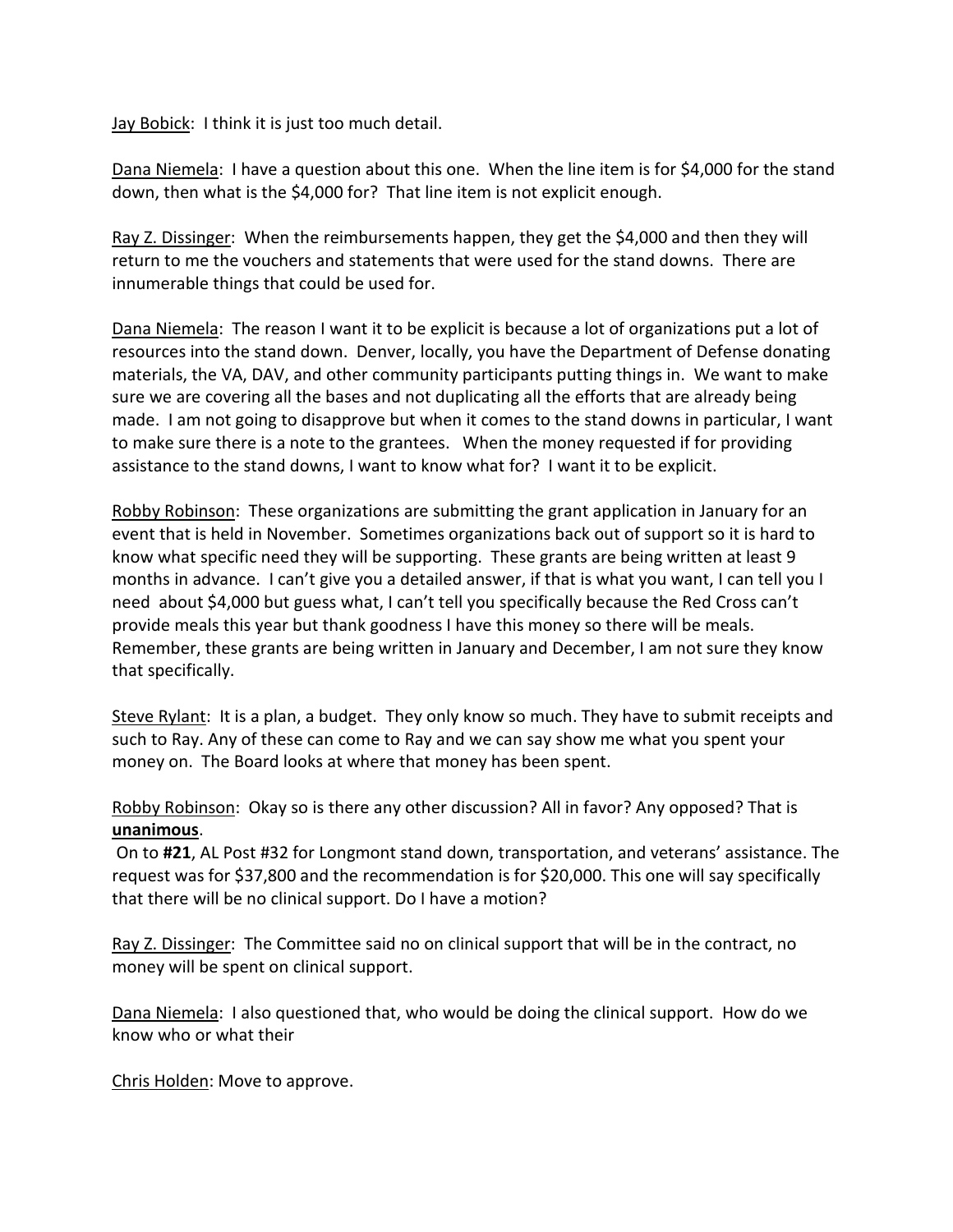Kathleen Dunemn: Second that motion.

Robby Robinson: Any discussion? All in favor? Any opposed? That is **unanimous**.

Ray Z. Dissinger: I will make sure that the letter specifies that there will be no clinical support.

Robby Robinson: For **#22**, for Loveland VFW Post 41 asking for veterans' assistance. The request was for \$84,000 and the recommendation was for \$40,000. Motion?

Chris Holden: Move to approve.

Kathleen Dunemn: Second that motion.

Robby Robinson: Any Discussion?

Dana Niemela: What is the \$5,000 for homeless veterans?

Chris Holden: There are 2 places they ask for \$5,000 for that.

Dana Niemela: They will have \$40,000 to utilize if we agree.

Robby Robinson: All in favor say aye? Any opposed? That makes it **unanimous**. Next will be **#23**, the Durango DAV Chapter 48 is requesting \$62, 128 and the recommendation is for \$36,000 which would go towards last year's level in addition to the stand down support. Do I have a motion?

Kathleen Dunemn: Move to approve.

Chris Holden: Second that motion.

Robby Robinson: Any Discussion? All in favor. That is **unanimous**. On to **#24**, AL Post # 88, Hot Sulphur Springs. The request was for \$15,000 and the recommendation was for \$7,000. This is a new grantee. The committee recommended that use for snow removal was a no go. Motion?

Chris Holden: Move to approve.

Kathleen Dunemn: Second that motion.

Robby Robinson: Any Discussion? All in favor? Any opposed? That is **unanimous**. **#25** Windsor AL Post #109 stand down and veterans' assistance. The request was for \$80,000 and the recommendation is for \$40,000. Motion?

Dana Niemela: Move to approve.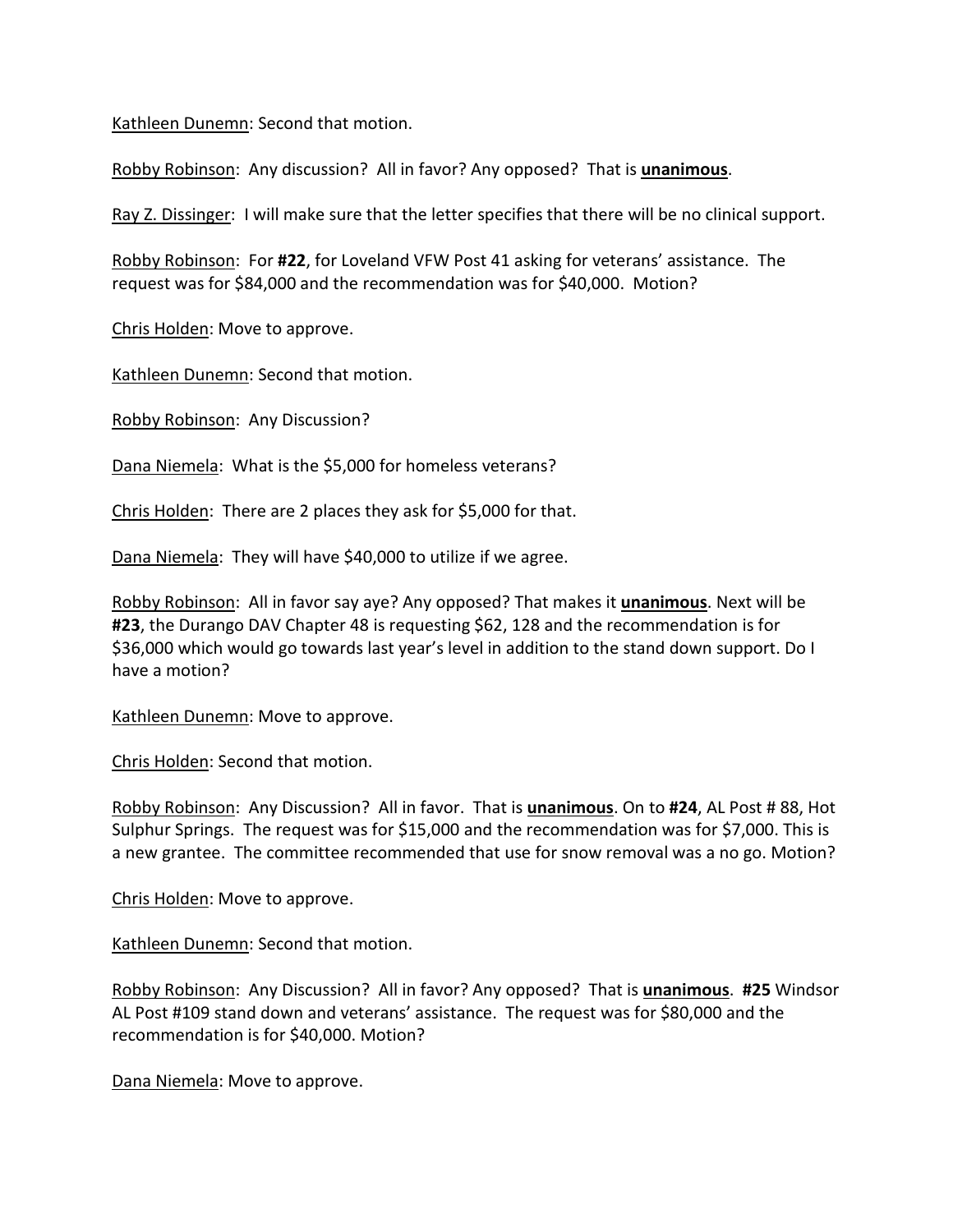Kathleen Dunemn: Second that motion.

Robby Robinson: Any Discussion? All in favor? Any opposed? That is **unanimous**. For **#26**, the Westcliff AL Post #170 asking for transportation program and veterans' assistance. The request was for \$60,000 and the recommendation is for \$40,000. Motion?

Dana Niemela: Move to approve.

Chris Holden: Second that motion.

Robby Robinson: Any Discussion? All in favor? Any opposed? That is **unanimous**. Now #27, Craig VFW 4265 asking for veterans' assistance and the transportation program. The request was for \$10,000 and the recommendation was for \$10,000. Do we have a motion?

Chris Holden: Move to approve.

Kathleen Dunemn: Second that motion.

Robby Robinson: Any Discussion?

Dana Niemela: The assumption on the budget narrative is that veterans' assistance is what emergency assistance?

Robby Robinson: That is what we are assuming for all of the veterans' assistance. All in favor? Any opposed? That makes the vote on **#27 unanimous**. For #28, Meeker VFW asking for transportation program and veterans' assistance, requested \$8,000 and the recommendation was \$6,000. Motion?

Chris Holden: Move to approve.

Kathleen Dunumn: Second that motion.

Robby Robinson: Any Discussion? All in favor. That is **unanimous**. Okay we will skip to #33 and come back to the nursing homes at the end so Jay can recuse himself. So, for #33, AL for Colorado, \$30,000 requested and \$20,000 recommended for veterans' assistance. Do I have a motion?

Jay Bobick: Move to approve.

Kathleen Dunemn: Second that motion.

Robby Robinson: Any Discussion? All in favor. That is **unanimous**. Now, #34, DAV Region with recommendation of \$18,000 for stand down support. Motion?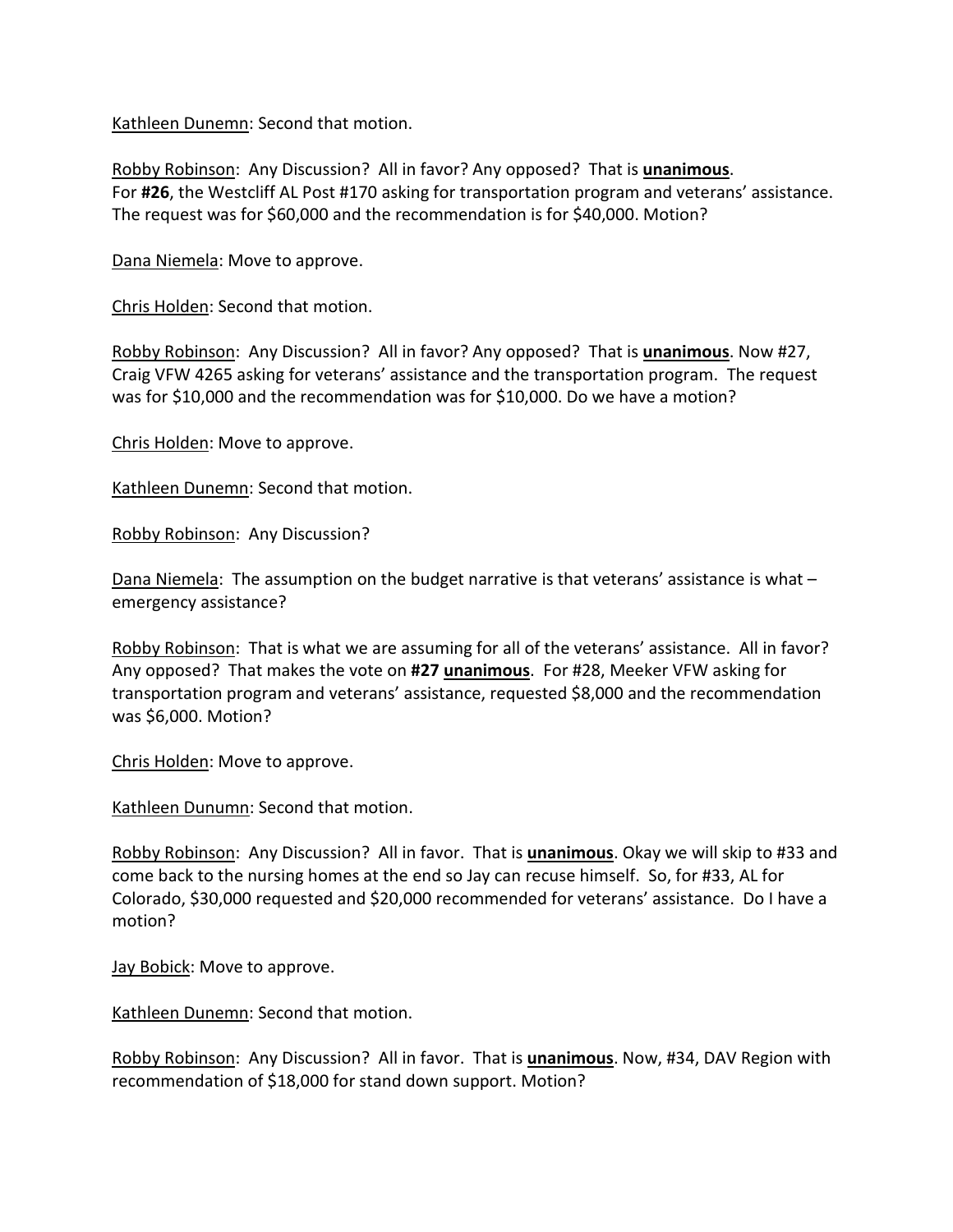Dana Niemela: Move to approve.

Kathleen Dunemn: Second that motion.

Robby Robinson: Any Discussion?

Dana Niemela: That is how you write a grant proposal for the stand down. That is your model.

Robby Robinson: I have an issue with the narrative. As far as being a model, we can provide a sample of a well-written grant for next year's applicants. All in favor? Any opposed? That is **unanimous**. Okay, so we are at **#35**. Motion?

Chris Holden: Is this one missing something? How would we go about placing a motion to them…

Dana Niemela: The program will provide a one-time grant to individual posts to provide resources to meet critical needs. I think it is in the narrative but not in the budget narrative.

Steve Rylant: What would you want in a budget narrative?

Kathleen Dunemn: The thing of it is when they run out of money, and then they are out.

Jay Bobick: This will be covered when we send out a sample of a good grant.

Dana Niemela: Amend it pending the receipt of a more detailed budget narrative.

Chris Holden: I don't understand who will be getting the \$500?

Ray Z. Dissinger: They verify the need at a committee level.

Robby Robinson: The grant is from the Department and this is at the State level where posts can request up to \$500 to provide resources to meet critical needs.

Chris Holden: Does this organization get audited like we are being audited? How do we know where the money is spent? How does it fit in the priorities? Can we delay it and get more information?

Ray Z. Dissinger: They won't get any more information.

11:00am Ben Mestas left the room and came back at 11:05am.

-Discussion about how state level organizations are held accountable and whether or not this vote should be delayed for more specific information.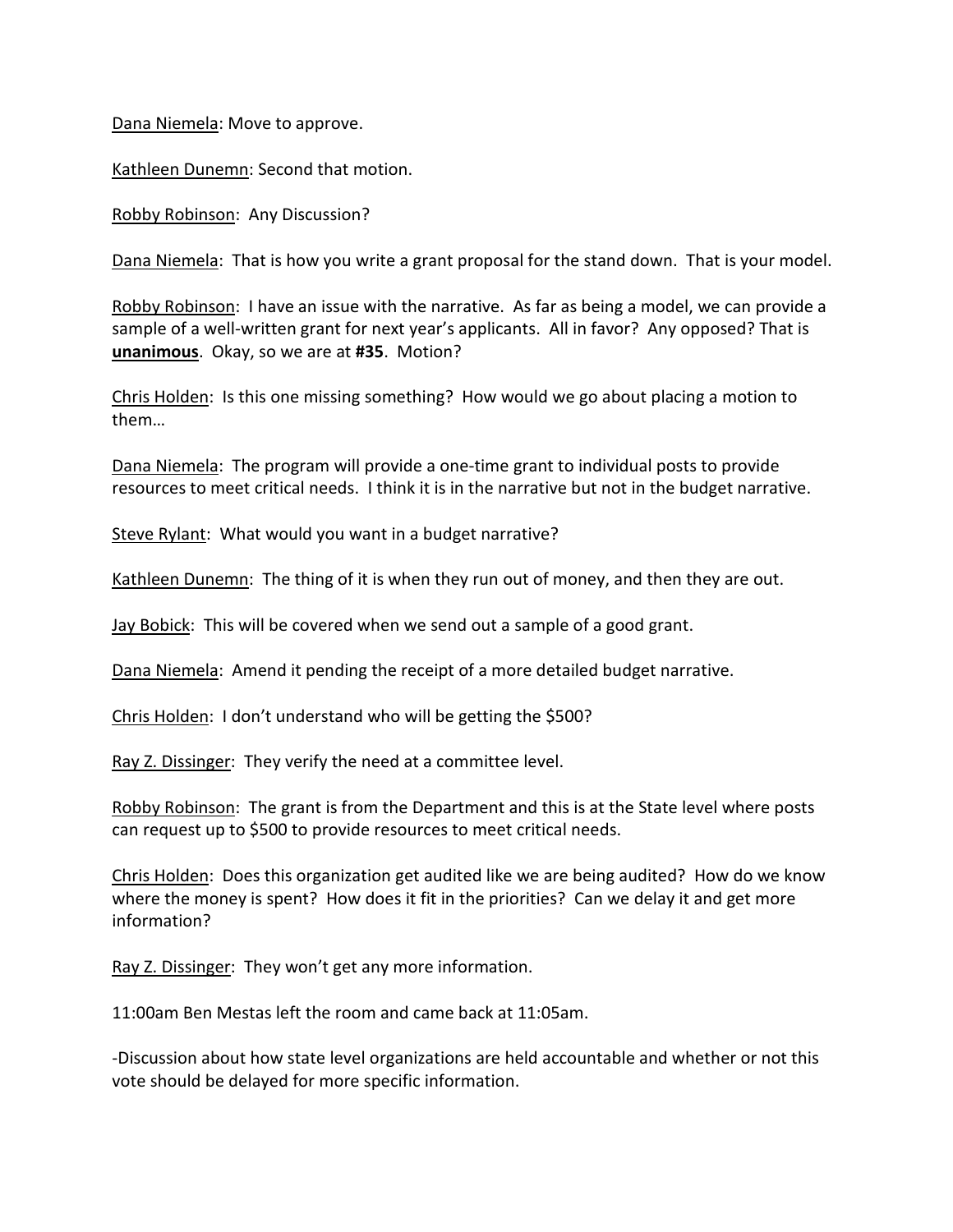Steve Rylant: Not all of these \$500 disbursements are cash grants.

Chris Holden: Is it on a first come basis?

Kathleen Dunemn: Yes. It is based on the moment of emergent need.

Robby Robinson: Any further discussion?

Dana Niemela: Can we approve with receipt of a detailed budget narrative?

Ray Z. Dissinger: If it is approved then the grant administrator will make sure there is a request for a detailed budget narrative.

Robby Robinson: All in favor. That is **unanimous**. For **#36**, for Dolores DAV for transportation program and veterans' assistance, requested \$ 55,000 and recommended \$40,000. Motion?

Chris Holden: Move to approve.

Kathleen Dunemn: Second that motion.

Robby Robinson: Any discussion?

Dana Niemela: What do they do with the recreation center day passes?

Ray Z. Dissinger: They use these passes for therapeutic purposes.

Robby Robinson: All in favor? Any opposed? That is **unanimous. #37** is VFW Post#4171 in Golden, original request was for \$30,000 and the recommendation was \$20,000 for veterans' assistance. Motion?

Dana Niemela: Move to approve.

Chris Holden: Second that motion.

Robby Robinson: Any discussion? All in favor? Any opposed? That is **unanimous**. **#38 AL** Post # 29 Northglenn for veterans' assistance, requested \$11, 156 and the recommended was \$6,000. Motion?

Kathleen Dunemn: Move to approve.

Jay Bobick: Second that motion.

Robby Robinson: Any Discussion?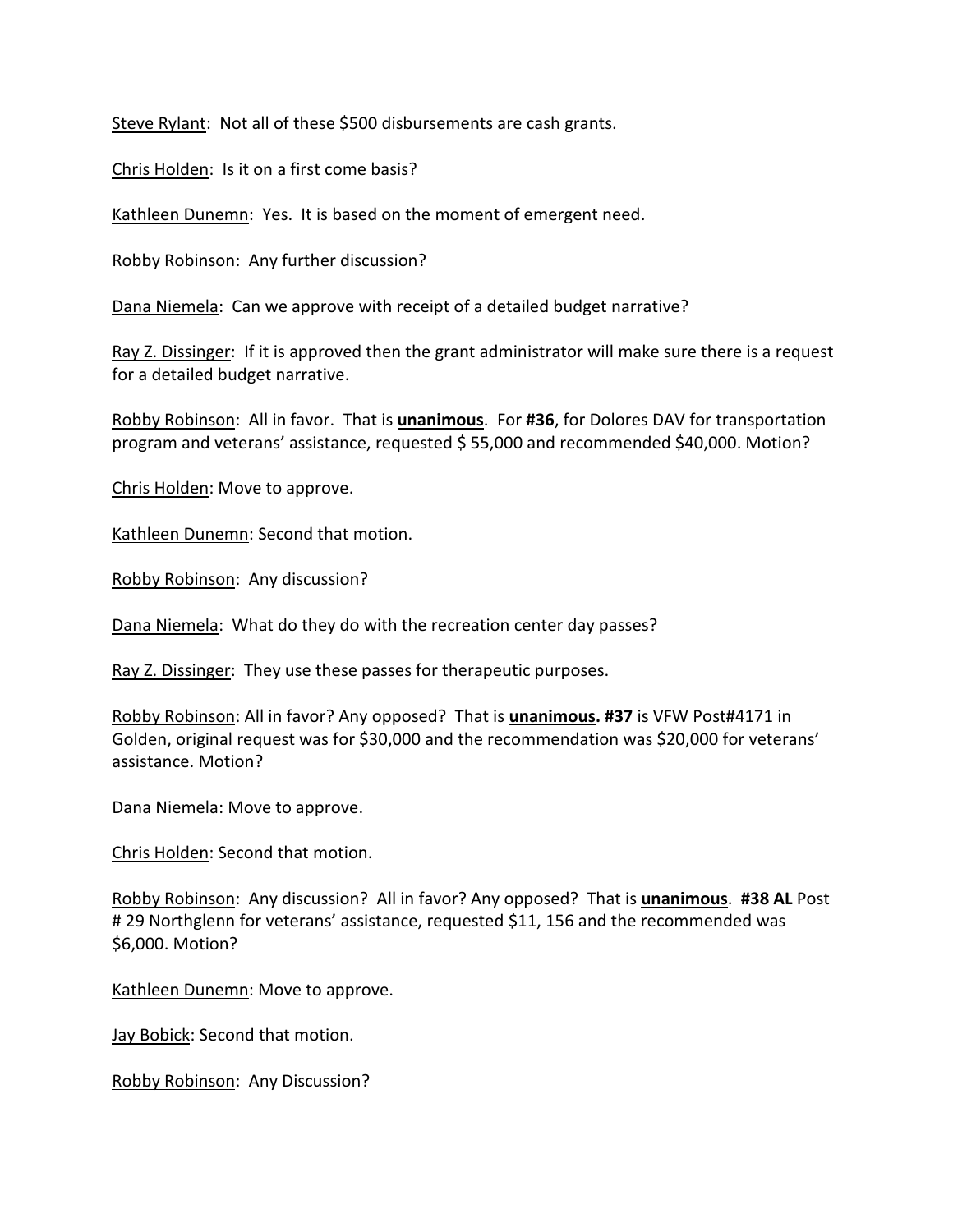Chris Holden: Are the initial union dues allowed?

Ray Z. Dissinger: Yes, it is very important when someone is unemployed and they have a skill set to belong to a union to be able to pay their initial union dues.

Dana Niemela: There is also a stipend for mileage, clothing for interviews, and funds will be provided for employment development for veterans. The narrative does not match the budget description. I don't have a problem with the budget description.

Chris Holden: It really does not state that funds will be used for these services.

Ray Z. Dissinger: Those are semantics that is like saying an individual should be corrected for the way they say something. I said it was adequate to move forward. I don't think they should be penalized for the wording.

Dana Niemela: We are not being stewards of public funds if we don't know explicitly and specifically how the money will be spent. They are asking for \$10,000 for transportation for volunteer drivers. The only thing in the description is driving for employment.

Chris Holden: We could have them specify if it is a legitimate medical appointment.

Dana Niemela: That is a lot of mileage in Aurora.

-Discussion about Aurora, access to the RTD, and spending that much to reimburse drivers.

Robby Robinson: In the budget description, this is for jobs for veterans.

Dana Niemela: If there is to be \$6K approved, then we need to tell them what it is approved for.

Robby Robinson: Their original budget request was for \$11,156 and only the transportation would be for driving veterans to job interviews.

Dana Niemela: I don't have a problem with the clothing for job interviews. I don't know what kind of stipend we are paying drivers in Aurora.

Kathleen Dunemn: Could we put a stipulation in the contract?

-Discussion of how to amend this and put it in the contract.

Robby Robinson: Can we come back to this, Chris is going to have to leave and we want to be able to vote on the Nursing home. So let's table this vote. So on to #**39** for veterans' assistance. Motion?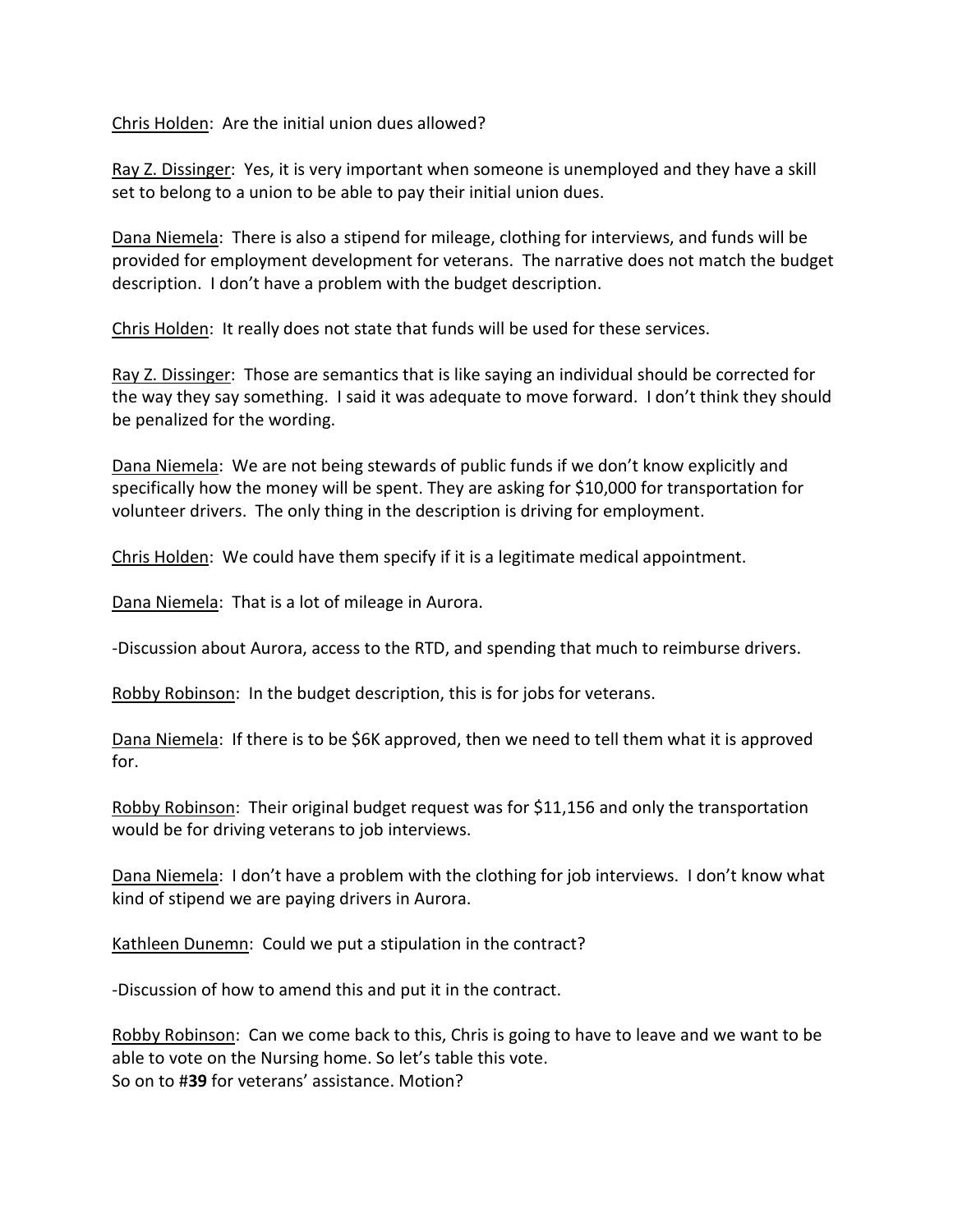Chris Holden: Move to approve.

Kathleen Dunemn: Second that motion.

Robby Robinson: Any Discussion? All in favor? Any opposed? That is **unanimous**. Now for **#40**, VVA Chapter #1071, requested \$25,000 and recommended \$12,500 for veterans' services. Motion?

Kathleen Dunemn: Move to approve.

Chris Holden: I second that.

Robby Robinson: Any Discussion?

Dana Niemela: I approve within the budget narrative but I have an issue with, "in addition we will provide counseling and psychiatric services."

Kathleen Dunemn: I believe we said no on the psychiatric services.

Robby Robinson: None of this money should be used for psychiatric services.

-Discussion of not allowing psychiatric services for any of the grant applications and the problems that could arise with that aspect of providing funding.

Robby Robinson: All in favor say aye. So, that is unanimous with the explicit understanding that none of the funds may be used for psychiatric services.

Jay Bobick recused himself from voting on #29, #30, #31, and #32 which all were requests from Colorado State Veterans Community Living Centers.

Robby Robinson: **#29** for wall mounted televisions for Homelake SVNH. Motion?

Chris Holden: Move to approve.

Kathleen Dunemn: Second that motion.

Robby Robinson: Any Discussion? All in favor. That is **unanimous**. Now for #30, for residential furniture for Florence SVNH Motion?

Chris Holden: Move to approve.

Kathleen Dunemn: Second that motion.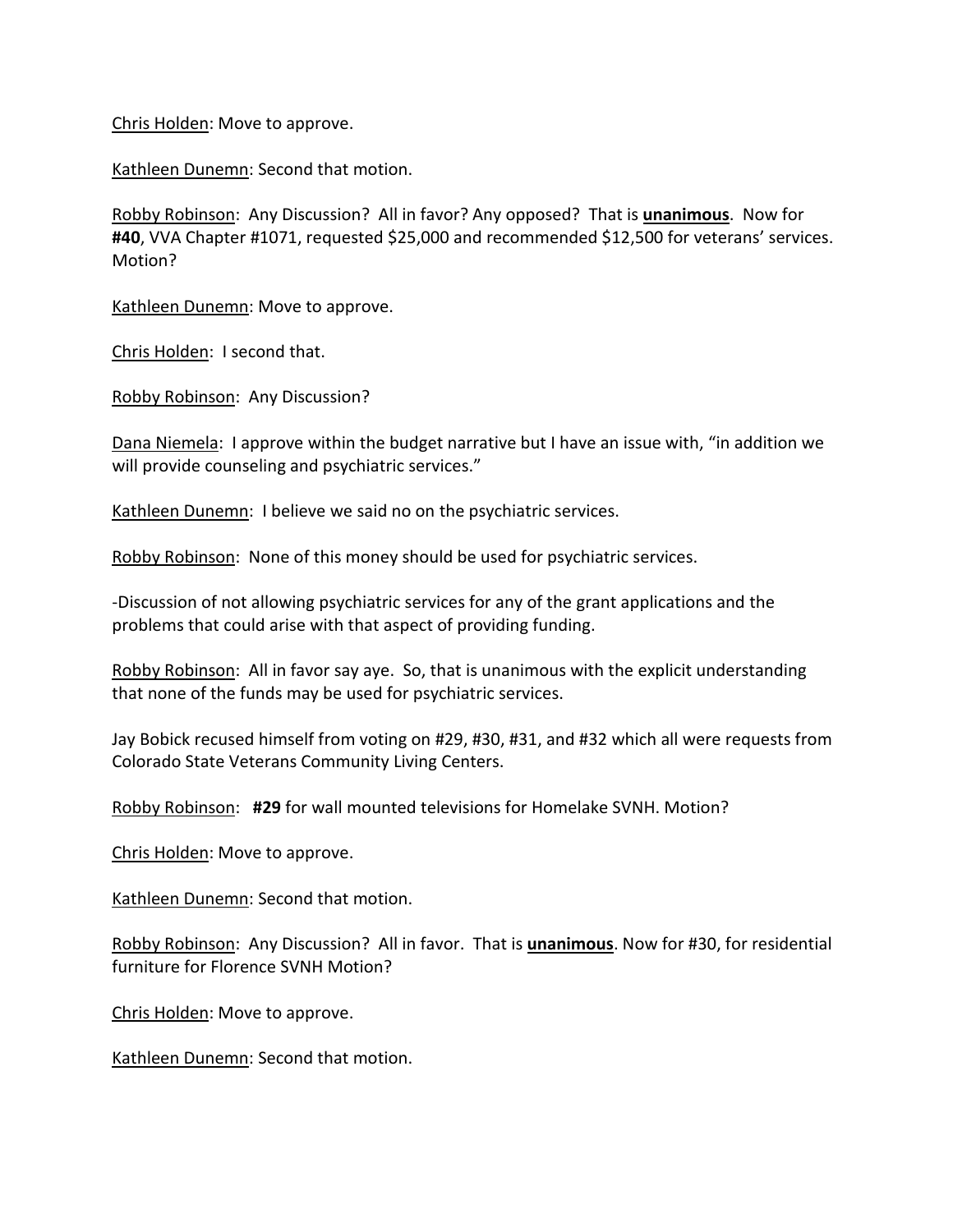Robby Robinson: Any Discussion? All in favor. That is **unanimous**. Now for #31, for beds with mattresses for Rifle SVNH. Motion?

Kathleen Dunemn: Move to approve.

Chris Holden: Second that motion.

Robby Robinson: Any Discussion? All in favor. That is **unanimous**. Now for **#32**, for security cameras for Walsenburg SVNH. Motion?

Chris Holden: Move to approve.

Kathleen Dunemn: Second that motion.

Robby Robinson: Any Discussion?

Chris Holden: Are the security cameras the norm at these locations?

Kathleen Dunemn: Security cameras are mainly for the individual residents to ensure patient safety, not so much to keep the outside criminal elements out, but specifically for patient care. This is particularly useful with Alzheimer's and patients with dementia, to make sure someone does not try to leave the facility. At Walsenburg, these are necessary for health and safety of the patients.

Robby Robinson: All in favor? That is **unanimous**. Okay can someone go and get Jay back in the room so we can finish these votes.

**Chris Holden** left the room to go and bring Jay Bobick back.

Steve Rylant: When you have him leave the room or recuse himself, it is sort of a disservice because he could add a lot of value to the discussion on the State Veterans Nursing Homes.

Robby Robinson: We have to consider what the public perception is and avoid any perception of a conflict of interest. Thank you for that comment, as a member of the public, it is good to get the input.

Leanne Wheeler: The public does have the opportunity to send in a representative body to have a voice before the Board if they want to add to the discussion. I don't see many of the public here today. It is better that he leave the room, to keep the voting clean.

Ray Z. Dissinger: of Executive Order 009 on the By-laws.

Jay Bobick and Chris Holden back in the room at 11:30am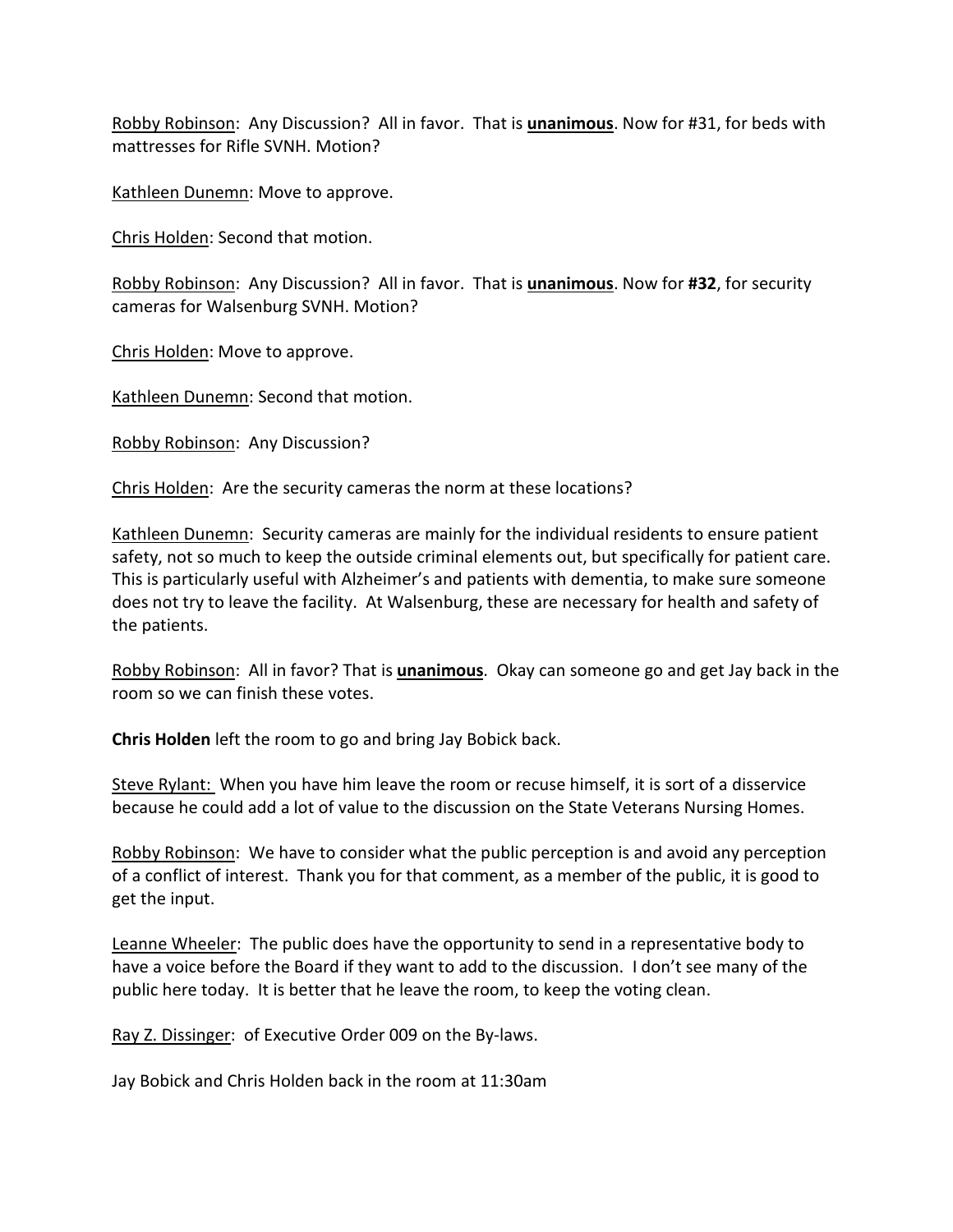Robby Robinson: **#38** was tabled and now we are back to it.

Dama Niemela: I approve of the \$9,100 being spent on clothing for interviews, for employment education for veterans to get jobs, and for transportation for medical appointment.

Leanne Wheeler: I live in Aurora and there are two facilities in Aurora which are both on the bus lines.

Ray Z. Wheeler: It says for job interviews.

Dana Niemela: If it is for transportation and gas cards that would be okay but I can't see reimbursing volunteer drivers for that amount.

Kathleen Dunemn: Can we move forward and then in the contract state exactly what it is for?

Ray Z. Dissinger: The argument is we have cut it too much.

Dana Niemela: I am okay with \$4,000 but I want to know how it is paid. At .50 cents a mile, that is a lot of mileage in Aurora. Are the veterans getting to appointments for medical needs or for job interviews? This looks like we are paying the employees of some member's private business.

Leanne Wheeler: Are we subsidizing someone's private bus service? It sounds sketchy to me. I like the idea of stipulating that the \$4,000 can go toward and individual veteran's own gumption to use a bus token and then ride the bus to his or her job interview.

Ray Z. Dissinger: I think we are making a lot of assumptions here.

Dana Niemela: So what exactly is transportation for veterans? I don't support extensive stipends and reimbursement.

Ray Z. Dissinger: We can say, "The Board does not wish to provide transportation through drivers but through bus tokens and gas cards."

Robby Robinson: Do we have a motion on the question? Okay all in favor say aye. [It was a 3-2 vote with Kathleen Dunemn and Dana Niemela dissenting.]

Robby Robinson: Okay, well that passes.

Kathleen Dunemn: So would the motion be amended with a friendly amendment?

Robby Robinson: We ask them for information on how it will be spent and we will need more information.